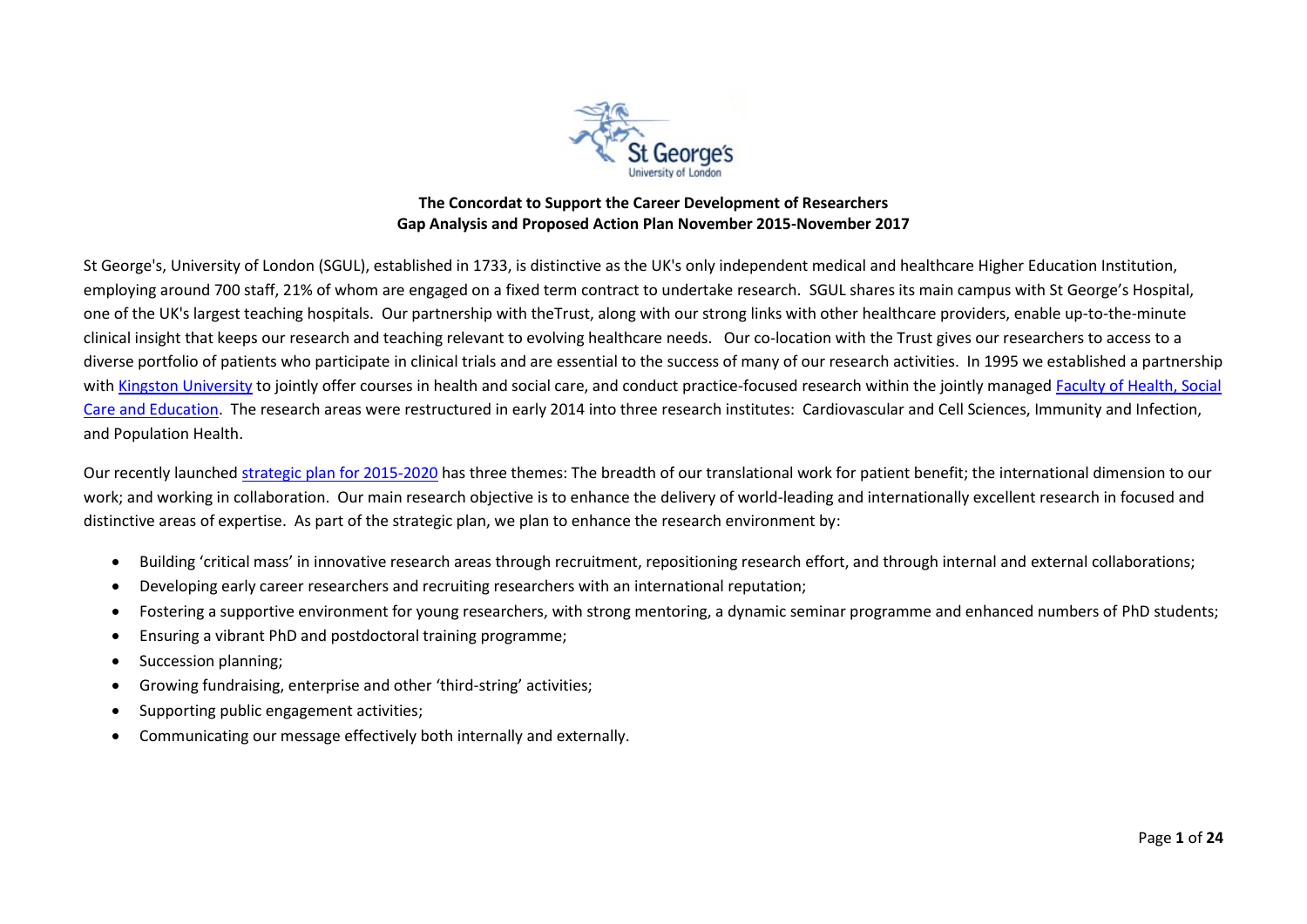Responsibility for taking forward the action plan lies with the recently appointed Learning and Development Manager. Progress will be reviewed through existing committees such as the Human Resources and Research Strategy Committees. A representative group of researchers will contribute and inform action plan progress reviews, as will results from the anticipated CROS and PIRLS 2017 exercise.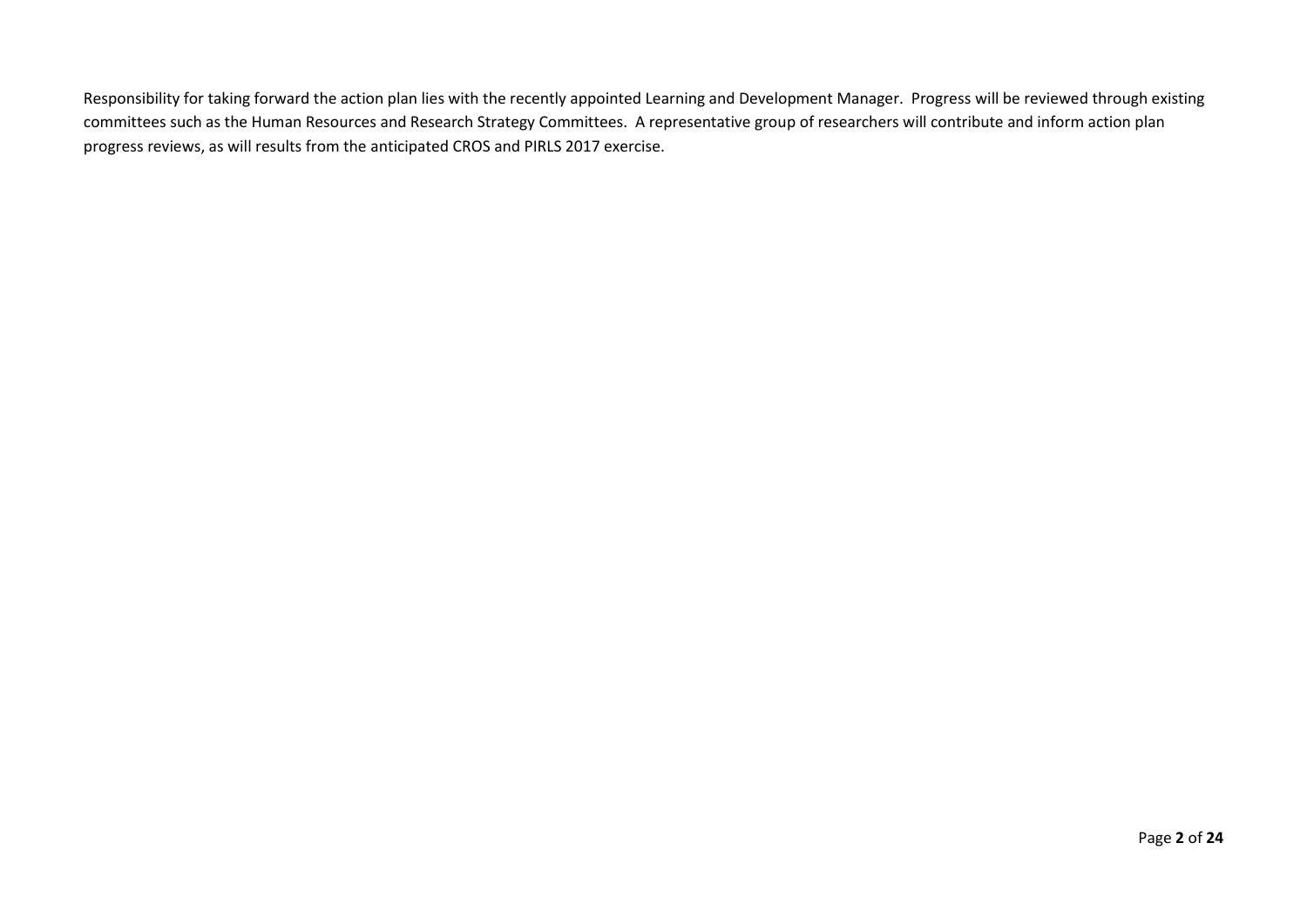| <b>Principle 1</b><br><b>Recruitment and Selection</b>                                                                                                                                                                                                                                      | Recognition of the importance of recruiting, selecting and retaining researchers with the highest potential to achieve excellence in research.                                                                                                                                                                                                                                                               |                                                                                                                 |                                                 |                                                                     |
|---------------------------------------------------------------------------------------------------------------------------------------------------------------------------------------------------------------------------------------------------------------------------------------------|--------------------------------------------------------------------------------------------------------------------------------------------------------------------------------------------------------------------------------------------------------------------------------------------------------------------------------------------------------------------------------------------------------------|-----------------------------------------------------------------------------------------------------------------|-------------------------------------------------|---------------------------------------------------------------------|
| <b>Concordat Statement</b>                                                                                                                                                                                                                                                                  | <b>Current Policy and Practice</b>                                                                                                                                                                                                                                                                                                                                                                           | <b>Action</b>                                                                                                   | <b>Responsibility</b>                           | <b>Success Measure</b><br>and Timescale                             |
| 1.1 Members of the UK research<br>community should understand that<br>researchers are chosen primarily for their<br>ability to advance research at an<br>institution.                                                                                                                       | One of the key strategic aims in our Strategic Plan<br>2015-2020 is enhance the delivery of world-<br>leading and internationally excellent research in<br>focused and distinctive areas of expertise. In<br>order to achieve this, one objective is to enhance<br>the research environment in order to recruit<br>scientific and clinical researchers.<br>Our Recruitment and Selection Policy sets out the | Periodic review and<br>revision of Recruitment<br>and Selection Policy.                                         | <b>Deputy Director</b><br>of Human<br>Resources | Updated policy<br>available to<br>managers by end of<br>March 2016. |
|                                                                                                                                                                                                                                                                                             | processes and procedures to ensure a fair and<br>transparent recruitment process. We ensure that<br>the Policy is reviewed regularly and appropriate<br>revisions made.<br>The full Policy is made available to all staff on our<br>intranet pages and all recruiting managers are<br>made aware of the process and requirements in<br>advance of any recruitment taking place.                              |                                                                                                                 |                                                 |                                                                     |
| 1.2 Employers should strive to attract<br>excellence and respect diversity (ref<br>Principle 6). Recruitment and selection<br>procedures should be informative,<br>transparent, and open to all qualified<br>applicants regardless of background.<br>Person and vacancy specifications must | For all vacant posts a full job description and<br>person specification is required. 100% of CROS<br>2015 respondents received a job description, the<br>qualifications required of the role, and the details<br>of the specialist research skills required of the<br>post holder (Q19.1, 19.2, 19.3).                                                                                                       | Start annual reporting of<br>recruitment data<br>according to personal<br>characteristics                       | <b>Deputy Director</b><br>of HR                 | First set of reports<br>available by end of<br>March 2016.          |
| clearly identify the skills required for the<br>post and these requirements should be<br>relevant to the role.                                                                                                                                                                              | All jobs are advertised on our recruitment<br>website, on jobs.ac.uk and in other relevant<br>journals.<br>We continue to use a bespoke e-recruitment                                                                                                                                                                                                                                                        | Information used for<br><b>Equality &amp; Diversity</b><br>monitoring purposes to<br>be included as part of our | <b>HR Manager</b>                               | Reports available<br>to Equality and<br>Diversity<br>Committee by   |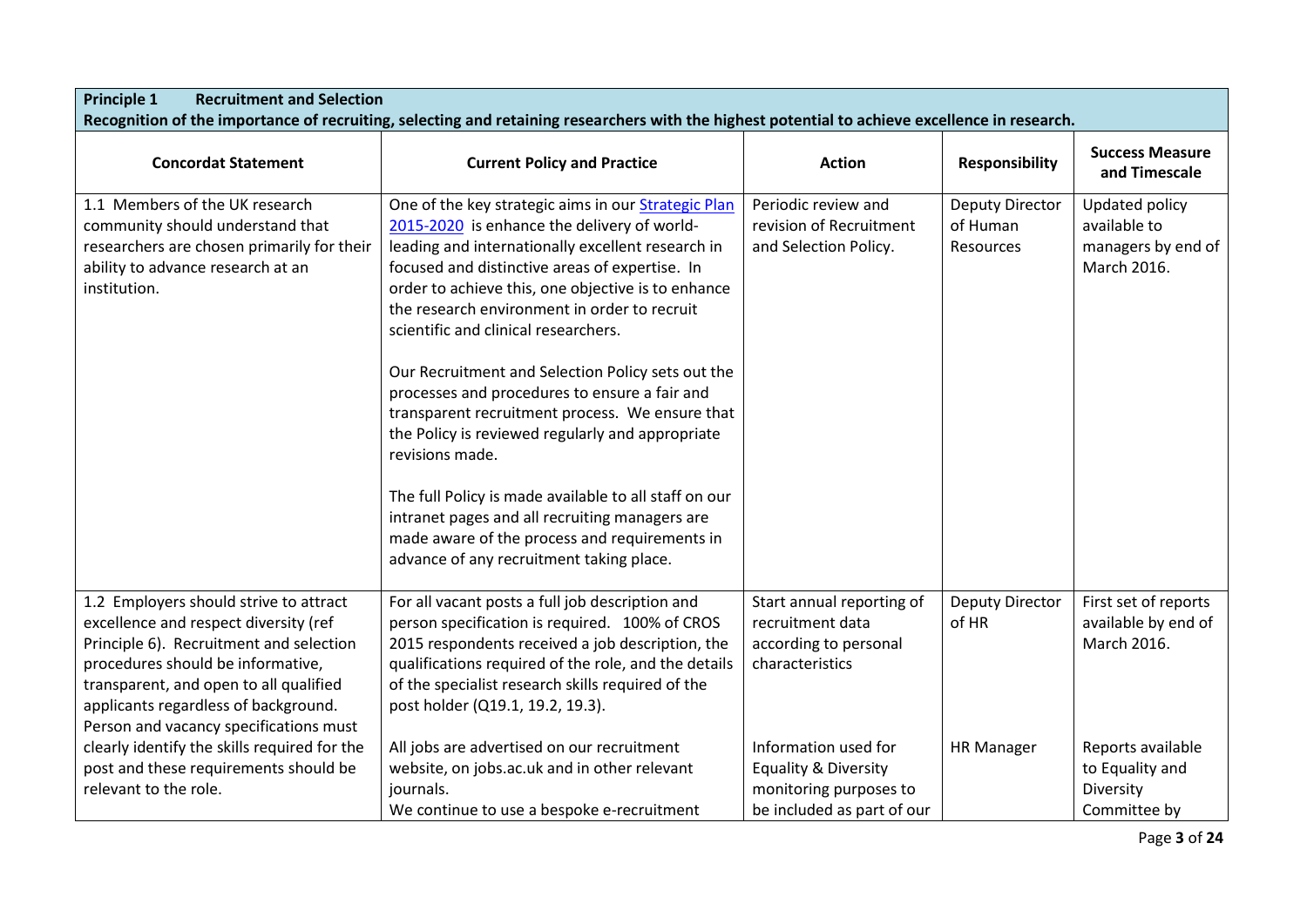|                                                                                                                                                                                                                                                                                                                                                                                                                                                                                                   | system which uses the key competences<br>identified in the person specification to formulate<br>specific areas of questioning on the application<br>form, ensuring all requirements and skills are<br>clearly identified. Reports are being set up to<br>enable reporting of personal characteristics of<br>applicants which will inform whether any follow-<br>up action is required.                                                                                                                                                                                                                          | <b>Public Sector Equality</b><br>Disclosure.                                                                                                                                                              |                                     | March 2016.                                                                                                                   |
|---------------------------------------------------------------------------------------------------------------------------------------------------------------------------------------------------------------------------------------------------------------------------------------------------------------------------------------------------------------------------------------------------------------------------------------------------------------------------------------------------|-----------------------------------------------------------------------------------------------------------------------------------------------------------------------------------------------------------------------------------------------------------------------------------------------------------------------------------------------------------------------------------------------------------------------------------------------------------------------------------------------------------------------------------------------------------------------------------------------------------------|-----------------------------------------------------------------------------------------------------------------------------------------------------------------------------------------------------------|-------------------------------------|-------------------------------------------------------------------------------------------------------------------------------|
| 1.3 Research posts should only be<br>advertised as a fixed-term post where<br>there is a recorded and justifiable reason.                                                                                                                                                                                                                                                                                                                                                                         | In accordance with our policy and procedure on<br>the Management of Fixed Term Contracts, the<br>majority of our fixed term contracts are linked to<br>time limited research funding and as such the use<br>of fixed term contracts is considered justifiable.<br>We review the use of fixed term contracts on an<br>annual basis using the procedure for the<br>management of fixed term contracts which is<br>designed to provide guidelines to assist managers<br>in appointing to, renewing extending or ending<br>fixed term contracts of employment and to<br>ensure fairness and equality for all staff. | Maintain annual review<br>of fixed term contracts to<br>ensure that they are<br>being used appropriately.<br>Also to ensure that where<br>possible staff are<br>transferred to open-<br>ended employment. | <b>Deputy Director</b><br><b>HR</b> | Annual review of<br>fixed term<br>contracts to be<br>reported to Human<br>Resources in<br>February 2016 and<br>February 2017. |
| 1.4 To assure fairness, consistency and<br>the best assessment of the candidates'<br>potential, recruitment and progression<br>panels should reflect diversity as well as<br>a range of experience and expertise. In<br>order to promote these values,<br>individuals who are members of<br>recruitment and promotion panels<br>should have received relevant recent<br>training. Unsuccessful applicants should<br>be given appropriate feedback if<br>requested as this may be of assistance to | Our Recruitment and Selection policy continues<br>to require at least one member of the recruiting<br>panel to have attended recruitment and selection<br>training. Ideally, all members of the panel should<br>have attended this training - this is noted on the<br>Recruitment Request Form and monitored by the<br>relevant HR Manager. Recruiting managers are<br>required to attend recruitment and selection<br>training if they have no experience in<br>recruitment. These training sessions are run bi-<br>monthly.                                                                                   | Review attendance of<br>managers at Recruitment<br>and Selection training.                                                                                                                                | L&D<br>Manager/HR<br>Managers       | >90% of recruiting<br>managers have<br>attended training<br>in the last three<br>years by November<br>2017.                   |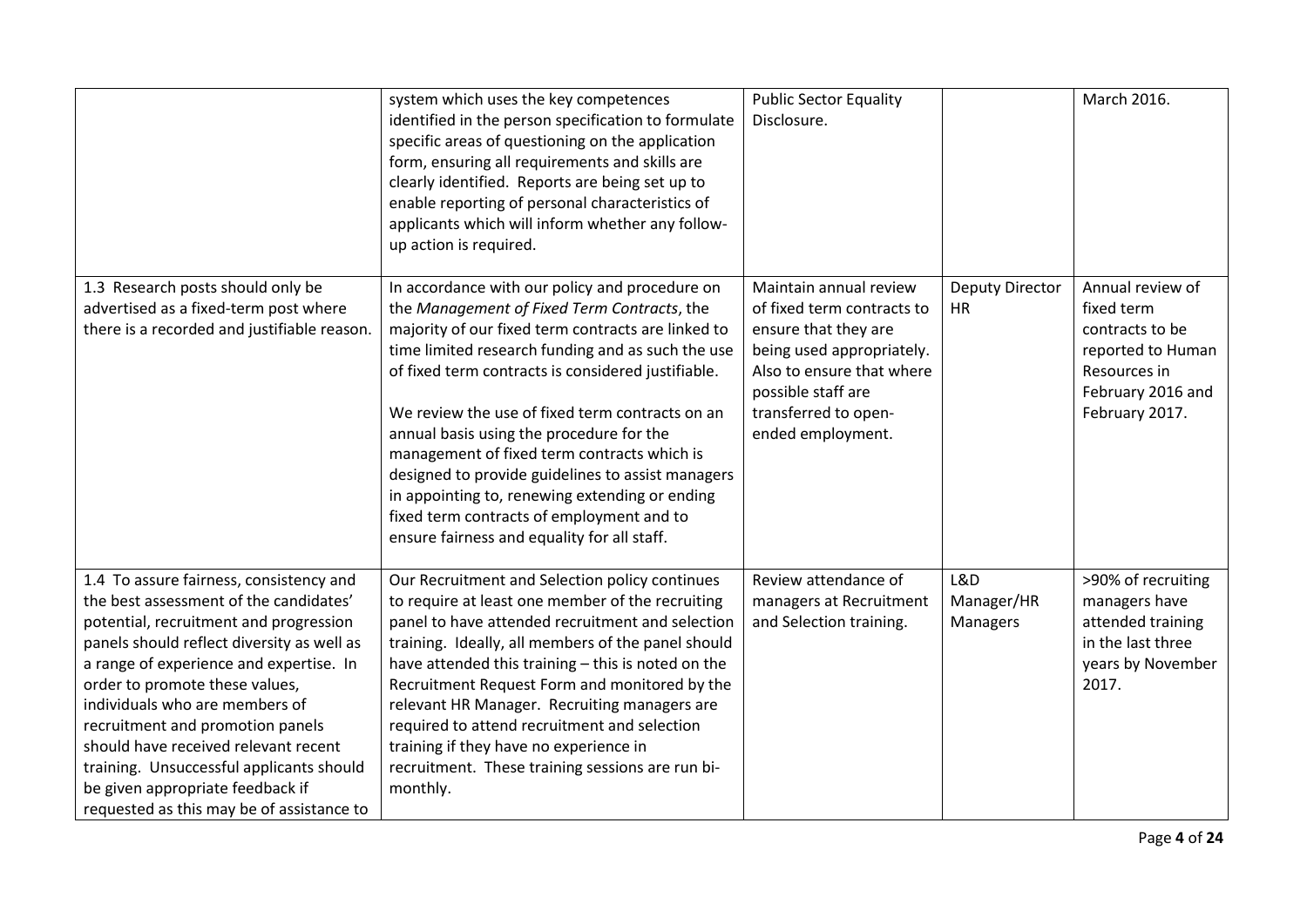| career development.                                                                                                                                                                                         | We are in discussions with training companies to<br>deliver unconscious bias workshops for recruiters<br>to develop this work further.                                                                                                                                                                                                                                                            | Delivery of unconscious<br>bias training for recruiting<br>managers | <b>Deputy Director</b><br>of HR/L&D<br>Manager | >90% of recruiting<br>managers have<br>received<br>unconscious bias<br>training by<br>December 2016 |
|-------------------------------------------------------------------------------------------------------------------------------------------------------------------------------------------------------------|---------------------------------------------------------------------------------------------------------------------------------------------------------------------------------------------------------------------------------------------------------------------------------------------------------------------------------------------------------------------------------------------------|---------------------------------------------------------------------|------------------------------------------------|-----------------------------------------------------------------------------------------------------|
| 1.5 The level of pay or grade for<br>researchers should be determined<br>according to the requirements of the<br>post, consistent with the pay and grading<br>arrangements of the research<br>organisation. | All new posts in SGUL (including research posts)<br>continue to be evaluated using HERA (Higher<br>Education Role Analysis) which determines the<br>grade of post and appropriate salary grade on the<br>nationally agreed pay framework.<br>Where identified as necessary, and following<br>analysis of market data, we are able to apply a<br>market supplement for highly technical expertise. | No further action<br>identified.                                    |                                                |                                                                                                     |
| <b>Recognition and Value</b><br><b>Principle 2</b><br>their overall strategy to develop and deliver world-class research.                                                                                   | Researchers are recognised and valued by their employing organisation as an essential part of their organisation's human resources and a key component of                                                                                                                                                                                                                                         |                                                                     |                                                |                                                                                                     |
|                                                                                                                                                                                                             | <b>Current Policy and Practice</b>                                                                                                                                                                                                                                                                                                                                                                |                                                                     |                                                |                                                                                                     |
|                                                                                                                                                                                                             |                                                                                                                                                                                                                                                                                                                                                                                                   | <b>Action</b>                                                       | <b>Responsibility</b>                          | <b>Success Measure</b><br>and Timescale                                                             |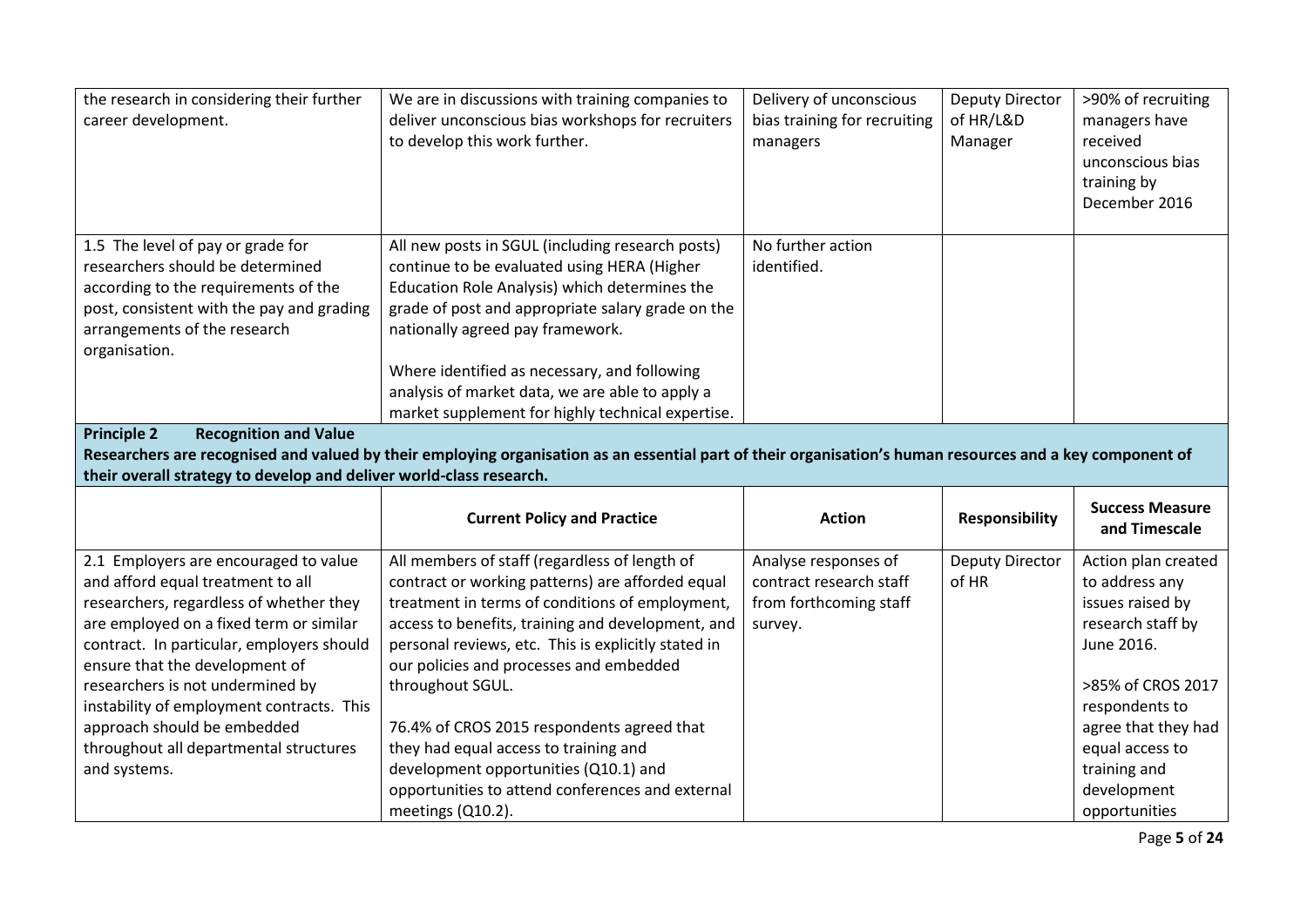|                                                                                                                                                                                                                                                                                                                                                                                                                                                                                                                                                                                                                                                                |                                                                                                                                                                                                                                                                                                                                                                                                                                                                                                                                                                         |                                                                                                                                                                                                                     |                                     | $(Q10.1)$ and<br>opportunities to<br>attend conferences<br>and external<br>meetings (Q10.2).                                                             |
|----------------------------------------------------------------------------------------------------------------------------------------------------------------------------------------------------------------------------------------------------------------------------------------------------------------------------------------------------------------------------------------------------------------------------------------------------------------------------------------------------------------------------------------------------------------------------------------------------------------------------------------------------------------|-------------------------------------------------------------------------------------------------------------------------------------------------------------------------------------------------------------------------------------------------------------------------------------------------------------------------------------------------------------------------------------------------------------------------------------------------------------------------------------------------------------------------------------------------------------------------|---------------------------------------------------------------------------------------------------------------------------------------------------------------------------------------------------------------------|-------------------------------------|----------------------------------------------------------------------------------------------------------------------------------------------------------|
| 2.2 Commitment by everyone involved<br>to improving the stability of employment<br>conditions for researchers and<br>implementing and abiding by the<br>principles and terms laid down in the<br>Fixed Term Employees (Prevention of<br>Less Favourable Treatment) Regulations<br>(2002) and Joint Negotiating Committee<br>for Higher Education Staff (JNCHES)<br>guidance on the use of fixed-term<br>contracts will provide benefits for<br>researchers, research managers, and<br>their organisations.                                                                                                                                                     | Our policy on the use of fixed term contracts sets<br>out the process for the use of and the<br>management of fixed term contracts. This is<br>adopted throughout the institution.<br>We review the use of fixed term contracts on an<br>annual basis.<br>Recruiting managers use the procedure for the<br>management of fixed term contracts to identify<br>whether fixed term role can be converted into a<br>permanent role.                                                                                                                                         | Maintain annual review<br>of fixed term contracts to<br>ensure that their<br>continued use is in line<br>with agreed policy and<br>convert fixed term<br>employees to open ended<br>contracts where<br>appropriate. | <b>Deputy Director</b><br><b>HR</b> | Annual review of<br>fixed term<br>contracts to be<br>reported to Human<br>Resources in<br>February 2016 and<br>February 2017.                            |
| 2.3 Research managers should be<br>required to participate in active<br>performance management, including<br>career development guidance, and<br>supervision of those who work in their<br>teams. Employers should ensure that<br>research managers are made aware of,<br>and understand their responsibilities for<br>the management of researchers and<br>should provide training opportunities,<br>including equality and diversity training,<br>to support research managers in doing<br>this. Institutions will wish to consider<br>how research managers' performance in<br>these areas is developed, assessed and<br>rewarded, and how effectively this | Results from PIRLS 2015 suggests that research<br>managers would appreciate development in a<br>number of areas:<br>Conducting appraisals (44%, Q11.1b)<br>$\bullet$<br>Leading people/groups (27.8%, Q11.2b)<br>$\bullet$<br>Managing staff performance (61.1%,<br>$\bullet$<br>Q11.4b)<br>Motivating individuals (29.4%, Q11.5b)<br>$\bullet$<br>Providing research staff with advice on a<br>range of career opportunities (47.1%,<br>Q11.7b)<br>These results are informing new management<br>and leadership provision to be launched in the<br>first half of 2016. | Launch new management<br>and leadership<br>development provision.<br>Monitor rates of personal<br>review completion in the<br>last 12 months for<br>contract research staff.                                        | L&D Manager<br>L&D Manager          | Management<br>development<br>programme<br>launched by June<br>2016<br>>90% of contract<br>research staff to<br>have had a<br>personal review in<br>2016. |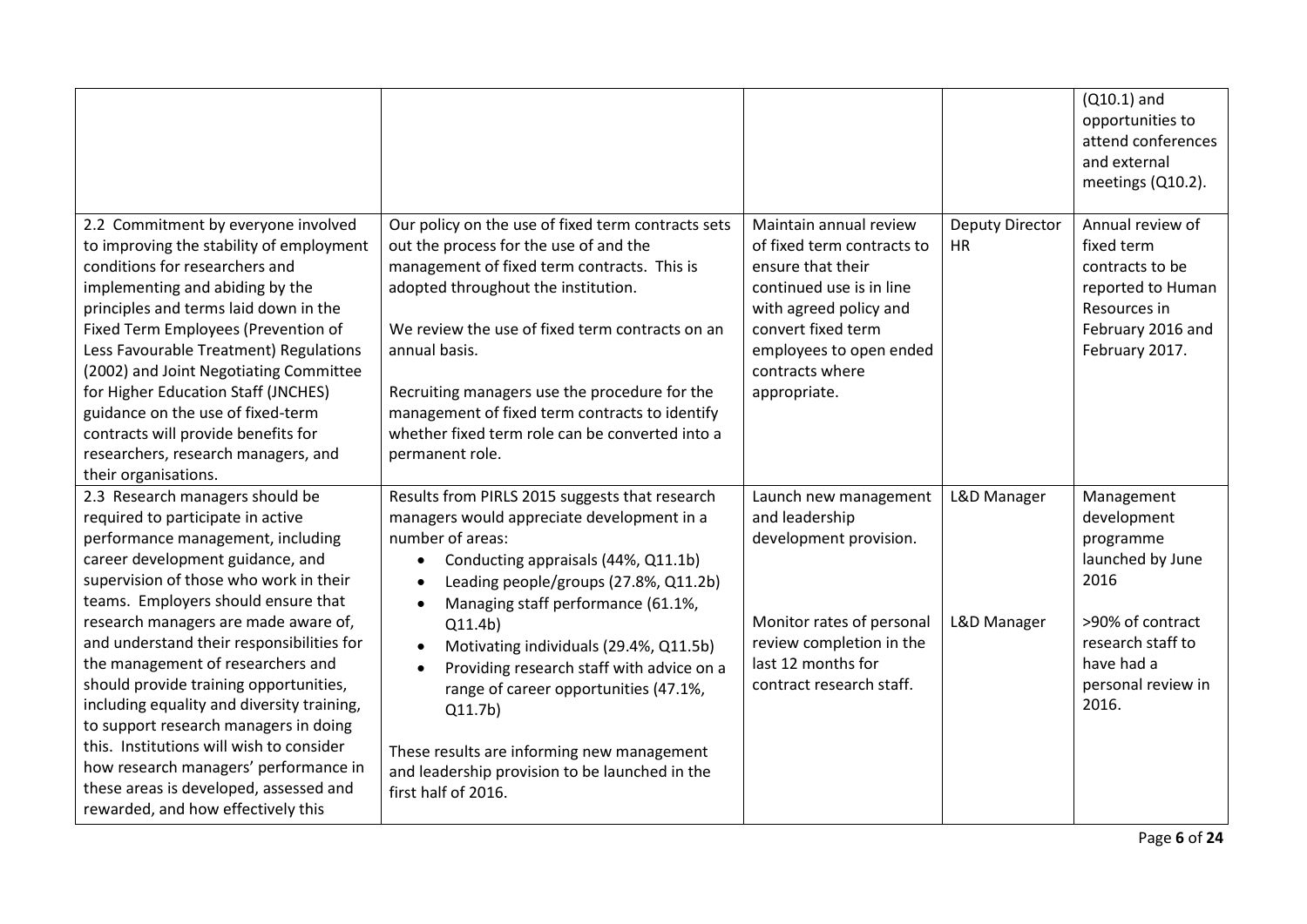| supports good research management.                                                                                                                                                                                                                                                                                                                                                                                                                                           | All members of staff are expected to have an<br>annual personal review where individual<br>performance and development needs are<br>identified.<br>During their annual Personal Review, academic<br>staff (at the level of lecturer and above),<br>including research leaders and principal<br>investigators, are expected to demonstrate they<br>meet set performance standards, which set out<br>expectations related to research, teaching,<br>scholarship, enterprise and leadership and<br>management. |                                                                                                                     |                                                               |                                                                                                       |
|------------------------------------------------------------------------------------------------------------------------------------------------------------------------------------------------------------------------------------------------------------------------------------------------------------------------------------------------------------------------------------------------------------------------------------------------------------------------------|-------------------------------------------------------------------------------------------------------------------------------------------------------------------------------------------------------------------------------------------------------------------------------------------------------------------------------------------------------------------------------------------------------------------------------------------------------------------------------------------------------------|---------------------------------------------------------------------------------------------------------------------|---------------------------------------------------------------|-------------------------------------------------------------------------------------------------------|
| 2.4 Organisational systems must be<br>capable of supporting continuity of<br>employment for researchers, such as<br>funding between grants, other schemes<br>for supporting time between grant<br>funding, or systems for redeploying<br>researchers within organisations where<br>resources allow. Funders are expected<br>to make it a priority to consider how<br>their policies, guidance and funding can<br>be enhanced to help employers to<br>achieve this objective. | The Bridging Fund provides up to three months<br>funding for researchers whose fixed term<br>contracts are coming to an end, who have been<br>included on a submitted research proposal, the<br>outcome of which is either not yet known, or it<br>has been successful and there is a gap between<br>contracts. The budget is held by the Dean of<br>Research and decisions are made by the Research<br>deanery, which is the weekly meeting of<br>Research Institute Directors.                            | Maintain the budget line<br>for the HR Bridging Fund<br>in planning for financial<br>years 2016-17 and 2017-<br>18. | Financial<br>Performance &<br><b>Planning Group</b>           | Stable HRB budget<br>allocation in 2016-<br>17 and 2017-18.                                           |
| 2.5 Pay progression for researchers<br>should be transparent and in accordance<br>with procedures agreed between the<br>relevant trade unions and the employers<br>nationally and locally. In HEIs, pay<br>progression will be in accordance with<br>the Framework Agreement, though<br>recognising the flexibility that institutions                                                                                                                                        | SGUL has implemented the National Framework<br>Agreement and uses the HERA job evaluation<br>tool.<br>SGUL's pay spine has 8 grades and<br>all members of SGUL staff (apart from<br>Professorial and Senior Administrative Staff) are<br>placed on the pay spine. All staff on the pay                                                                                                                                                                                                                      | Equal pay audit in<br>September 2016.                                                                               | Deputy Director<br>of HR/Reward<br>and Recognition<br>Adviser | If any issues are<br>identified, action<br>plan to address<br>them to be created<br>by November 2016. |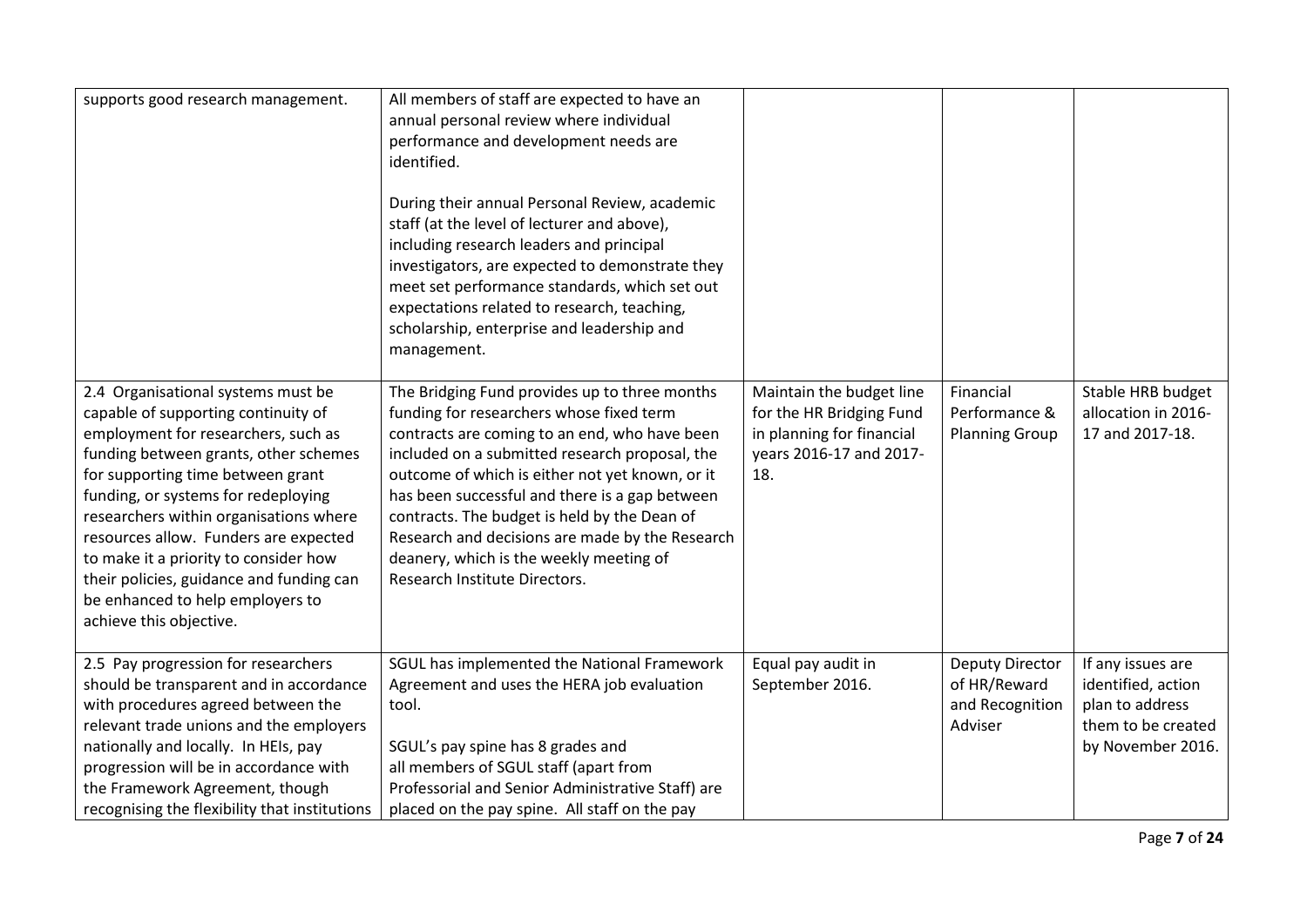| have in implementing the Framework.                                                                                                                                                                                                                                                                                                                                                | spine progress in the same way, through<br>automatic incremental rises until the top of the<br>scale is reached.                                                                                                                                                                                                                                                                                                                                                                                       |                                  |  |
|------------------------------------------------------------------------------------------------------------------------------------------------------------------------------------------------------------------------------------------------------------------------------------------------------------------------------------------------------------------------------------|--------------------------------------------------------------------------------------------------------------------------------------------------------------------------------------------------------------------------------------------------------------------------------------------------------------------------------------------------------------------------------------------------------------------------------------------------------------------------------------------------------|----------------------------------|--|
|                                                                                                                                                                                                                                                                                                                                                                                    | Accelerated progression up the pay spine can be<br>achieved through annual merit awards and one-<br>off payments. This process is accessible to all<br>staff on the pay spine.                                                                                                                                                                                                                                                                                                                         |                                  |  |
|                                                                                                                                                                                                                                                                                                                                                                                    | An Equal Pay Audit is carried out every three<br>years, with the most recent one being carried out<br>in May 2013. Actions arising from the Equal Pay<br>Review are taken forward by the Reward and<br>Recognition Advisor and reported to and<br>monitored by the Strategy, Planning and<br>Resources Committee (SPARC).                                                                                                                                                                              |                                  |  |
| 2.6 Researchers need to be offered<br>opportunities to develop their own<br>careers as well as having access to<br>additional pay progression. Promotion<br>opportunities should be transparent,<br>effectively communicated and open to all<br>staff. It is helpful if clear career<br>frameworks for early stage researchers<br>are outlined in organisational HR<br>strategies. | A merit awards round is run annually and this is<br>open to all staff on SGUL grades 1-8. Under this<br>procedure individuals can be put forward by their<br>line manager for either a merit award or one off<br>payment. The annual round is publicised to all<br>staff by email with supporting information on the<br>staff portal. This process is monitored, to ensure<br>consistency and fairness, by the Reward and<br>Recognition Advisor. Data is reported to the<br>Human Resource Committee. | No further action<br>identified. |  |
|                                                                                                                                                                                                                                                                                                                                                                                    | Where an individual's job has changed, our<br>rolling Re-grading Procedure enables individuals<br>(on SGUL grades 1-8) and line managers to<br>submit a revised job description for regrading<br>using HERA.<br>HERA benchmarks for roles on SGUL grade 1-8                                                                                                                                                                                                                                            |                                  |  |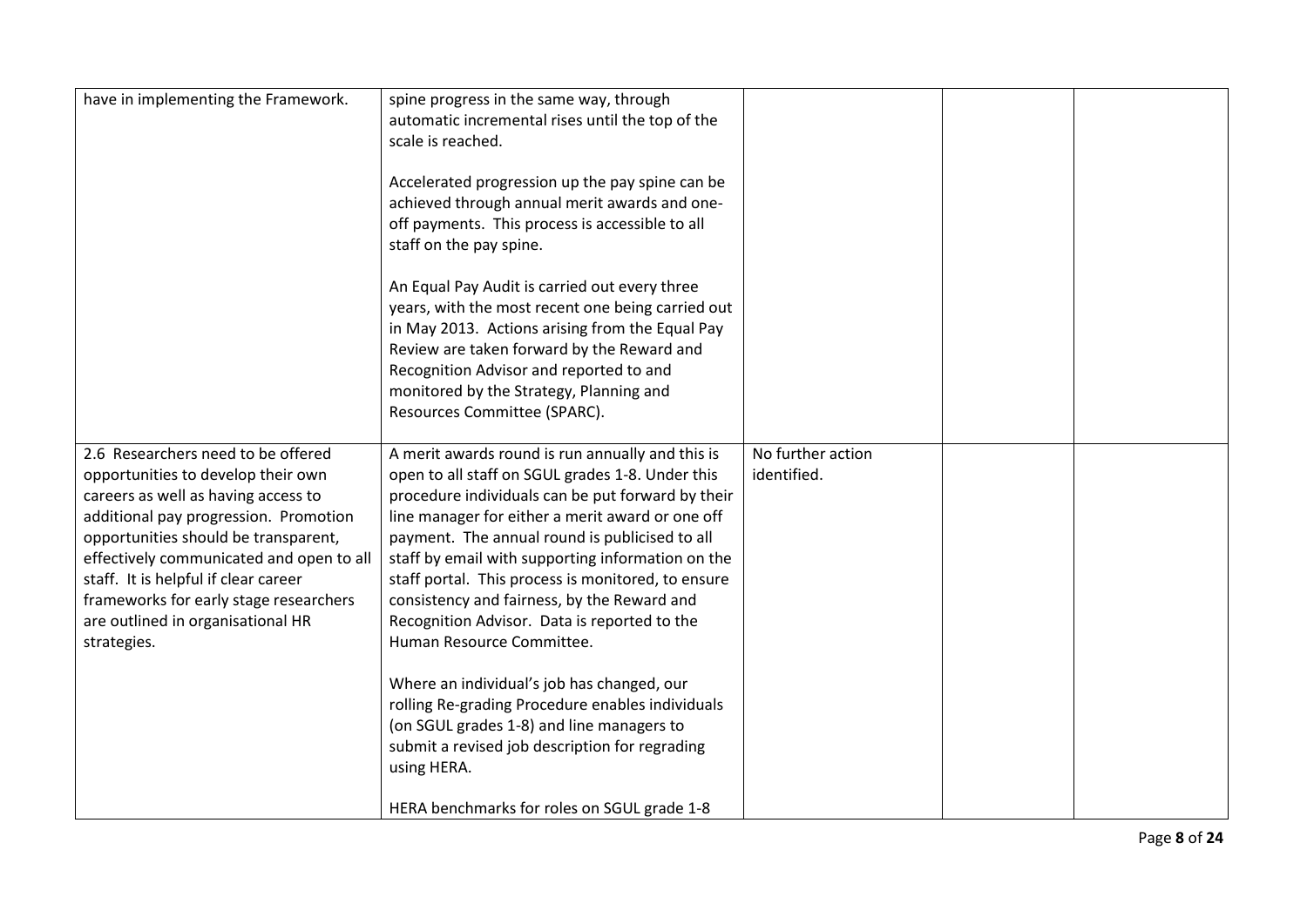|                                                                                                                                     | are available on our intranet pages.               |                                 |                       |                        |
|-------------------------------------------------------------------------------------------------------------------------------------|----------------------------------------------------|---------------------------------|-----------------------|------------------------|
|                                                                                                                                     |                                                    |                                 |                       |                        |
|                                                                                                                                     |                                                    |                                 |                       |                        |
|                                                                                                                                     | These processes are administered and monitored     |                                 |                       |                        |
|                                                                                                                                     | by the HR Department and all information is        |                                 |                       |                        |
|                                                                                                                                     | available on the intranet pages.                   |                                 |                       |                        |
|                                                                                                                                     | Career development support is available from our   |                                 |                       |                        |
|                                                                                                                                     | Careers Advisor and the in-house staff             |                                 |                       |                        |
|                                                                                                                                     | development programme includes a number of         |                                 |                       |                        |
|                                                                                                                                     | specific career development workshops for          |                                 |                       |                        |
|                                                                                                                                     | contract research staff.                           |                                 |                       |                        |
|                                                                                                                                     |                                                    |                                 |                       |                        |
|                                                                                                                                     | Contract researchers with teaching                 |                                 |                       |                        |
|                                                                                                                                     | responsibilities can also register for the         |                                 |                       |                        |
|                                                                                                                                     | Postgraduate Certificate in Healthcare and         |                                 |                       |                        |
|                                                                                                                                     | <b>Biomedical Education.</b>                       |                                 |                       |                        |
|                                                                                                                                     |                                                    |                                 |                       |                        |
| <b>Principle 3</b><br><b>Support and Career Development</b>                                                                         |                                                    |                                 |                       |                        |
| Researchers are equipped and supported to be adaptable and flexible in an increasingly diverse, mobile, global research environment |                                                    |                                 |                       |                        |
|                                                                                                                                     |                                                    |                                 |                       |                        |
|                                                                                                                                     |                                                    |                                 |                       |                        |
|                                                                                                                                     | <b>Current Policy and Practice</b>                 | <b>Action</b>                   | <b>Responsibility</b> | <b>Success Measure</b> |
|                                                                                                                                     |                                                    |                                 |                       | and Timeframe          |
| 3.1 It is recognised that positions of                                                                                              | All research staff should have an annual Personal  | <b>Researcher Careers Event</b> | L&D Manager/          | >30 contract           |
| permanent employment are limited in                                                                                                 | Review which includes an element of career         | to be delivered in June         | Associate Dean        | researchers            |
| the UK research and academic                                                                                                        | development planning. There is a section in the    | 2016 and June 2017              | for the Career        | attending in 2016      |
| communities and that not all researchers                                                                                            | Personal Review which prompts line managers to     | following consultation          | Development of        |                        |
| will be able to obtain such a position. It                                                                                          | discuss personal and career development. Each      | with research staff each        | Research Staff        | >50 contract           |
| is, therefore, imperative that researcher                                                                                           | institute has a lead for professional development. | year.                           |                       | researchers            |
| positions in the UK are attractive in                                                                                               |                                                    |                                 |                       | attending in 2017      |
| themselves (and not, for example, solely                                                                                            | Research Staff can speak to our Careers Advisor    |                                 |                       |                        |
| as potential stepping stones to                                                                                                     | and the Associate Dean for the Career              |                                 |                       |                        |
| permanent academic positions). This                                                                                                 | Development of Research Staff for careers          |                                 |                       |                        |
| requires that they provide career                                                                                                   | support and advice.                                |                                 |                       |                        |
| development which is comparable to,                                                                                                 |                                                    |                                 |                       |                        |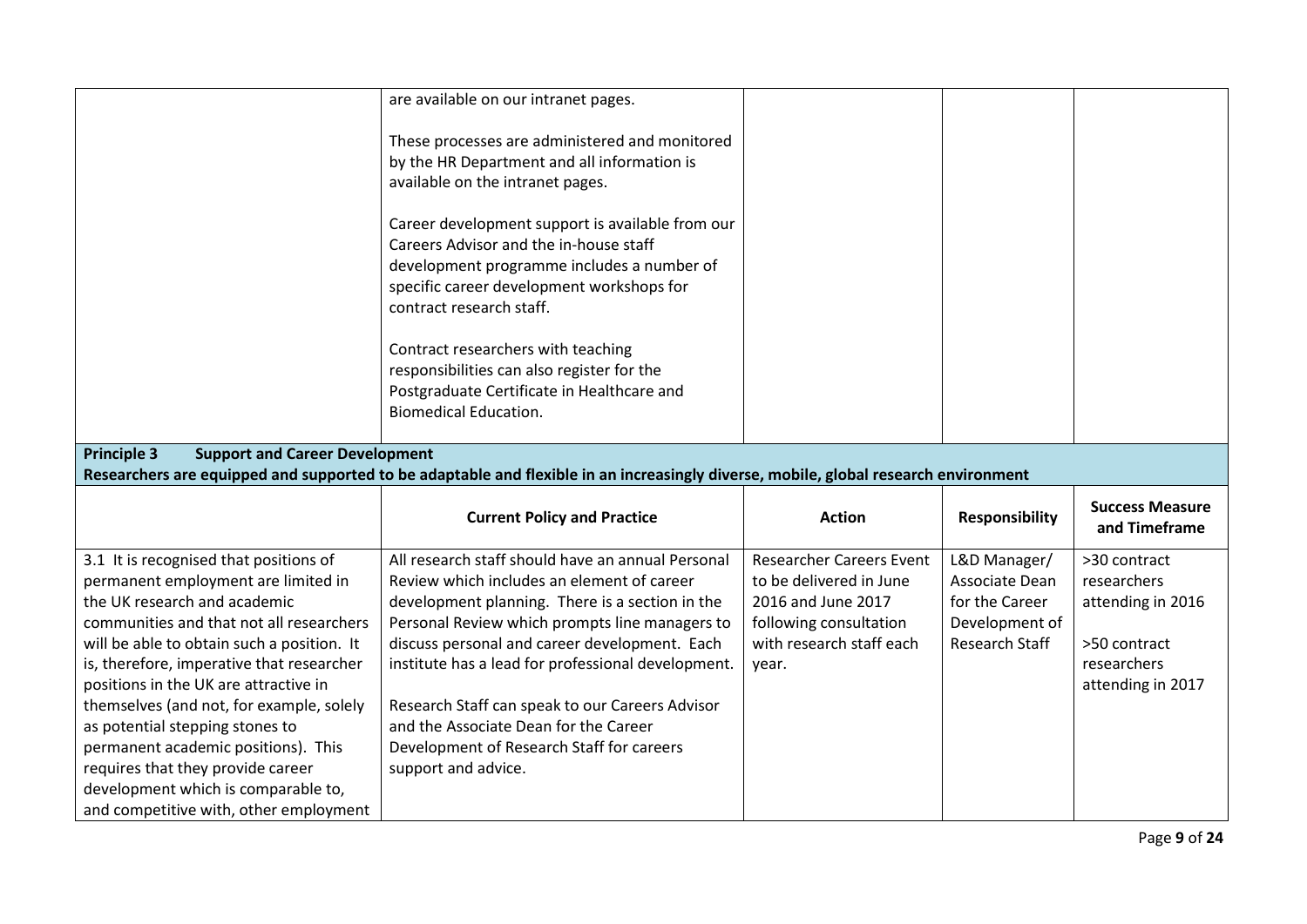| sectors.                                                                                                                                                                                                                                                                                                  | All research staff also have access to the in-house<br>programme of staff development, including<br>research specific workshops plus our in-house<br>coaching and mentoring programme, although<br>uptake has been low.                      | Publicise coaching and<br>mentoring provision<br>directly to contract<br>researchers.                                                           | L&D Manager/<br><b>Institute Leads</b>                                                      | >90% of requests<br>for coaching or<br>mentoring from<br>researchers are<br>met by June 2016<br>and monitored<br>every six months. |
|-----------------------------------------------------------------------------------------------------------------------------------------------------------------------------------------------------------------------------------------------------------------------------------------------------------|----------------------------------------------------------------------------------------------------------------------------------------------------------------------------------------------------------------------------------------------|-------------------------------------------------------------------------------------------------------------------------------------------------|---------------------------------------------------------------------------------------------|------------------------------------------------------------------------------------------------------------------------------------|
|                                                                                                                                                                                                                                                                                                           | A review of the previous Postgraduate Certificate<br>in Research Skills is taking place to investigate<br>whether elements of the qualification can be<br>delivered as standalone staff development<br>events.                               | Review PGCRS to identify<br>workshops for career<br>development<br>programme.                                                                   | Associate Dean<br>for the Career<br>Development of<br>Research Staff                        | Programme of<br>workshops<br>available January<br>2016.                                                                            |
| 3.2 A wide variety of career paths is<br>open to researchers, and the ability to<br>move between different paths is key to a<br>successful career. It is recognised that<br>this mobility brings great benefit to the<br>UK economy and organisations will,<br>therefore, wish to be confident that their | The annual Careers Event (normally run each<br>June, but not in 2015 due to transition between<br>staff development managers) showcases a variety<br>of speakers from a broad range of careers. All<br>research staff are invited to attend. | <b>Researcher Careers Event</b><br>to be delivered in June<br>2016 and June 2017<br>following consultation<br>with research staff each<br>year. | L&D Manager/<br>Associate Dean<br>for the Career<br>Development of<br><b>Research Staff</b> | >30 contract<br>researchers<br>attending in 2016<br>>50 contract<br>researchers<br>attending in 2017                               |
| culture supports a broad-minded<br>approach to researcher careers and that<br>all career paths are valued equally.                                                                                                                                                                                        | Every year we offer 10 free tickets to attend the<br>Nature Jobs Careers Expo Conference and<br>Exhibition.                                                                                                                                  | <b>Publicise Nature Jobs</b><br>Career Expo (16 Sept<br>2016)                                                                                   | L&D Manager                                                                                 | 100% of tickets are<br>allocated by Sept<br>2016.                                                                                  |
| 3.3 Employers, funders and researchers<br>recognise that researchers need to<br>develop transferable skills, delivered<br>through embedded training, in order to                                                                                                                                          | Our in-house staff development programme is<br>open to all members of staff and advertised to all<br>staff through George's New, on the staff<br>development portal pages and directly to                                                    | Further develop provision<br>for researcher<br>development:                                                                                     |                                                                                             |                                                                                                                                    |
| stay competitive in both internal and<br>external job markets. Therefore, as well<br>as the necessary training and appropriate<br>skills, competencies and understanding<br>to carry out a funded project,<br>researchers also need support to develop                                                    | research institutes and researchers.<br>The programme includes specific sessions for<br>research staff:<br><b>Writing Quality Papers</b><br>$\bullet$                                                                                        | Evaluate effectiveness of<br>current provision,<br>including mapping of<br>current provision,<br>benchmarking against<br>other institutions and | L&D Manager/<br>Associate Dean<br>for the Career<br>Development of<br>Research Staff        | New programme<br>launched by March<br>2016.<br>>80% positive<br>feedback.                                                          |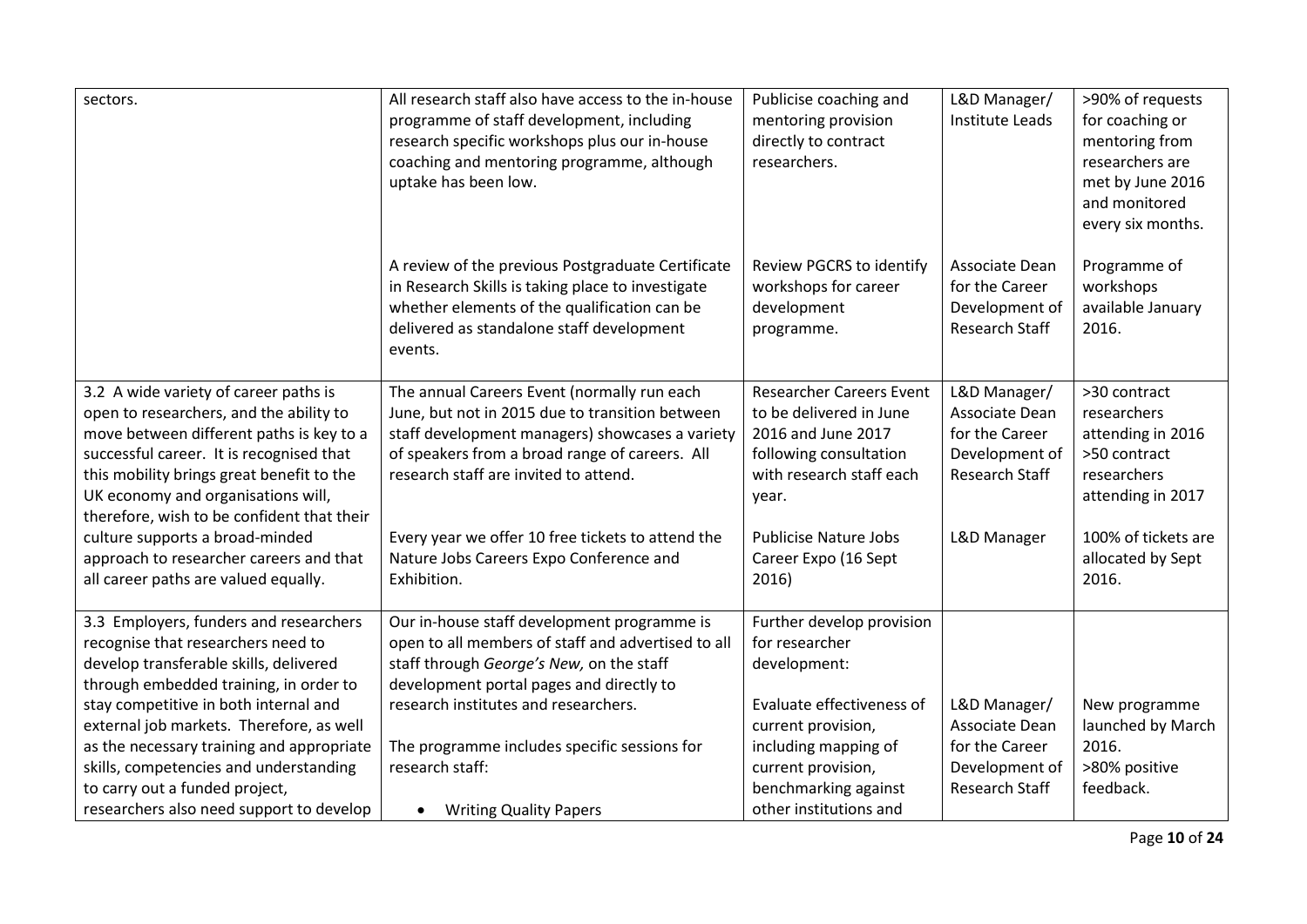| the communication and other<br>professional skills that they will need to<br>be both effective researchers and highly-<br>skilled professionals in whatever field<br>they choose to enter.                                                                                                                                 | <b>Writing Research Grant Proposals</b><br>$\bullet$<br>Take Control Over Your Career<br>$\bullet$<br>Research Grants Day (jointly with St<br>$\bullet$<br>George's NHS Trust)<br><b>Good Clinical Practice</b><br>$\bullet$<br>Research Open Day<br>$\bullet$                                                               | developing new provision<br>as required.                                                                                         |                                                                                         |                                                                                                                           |
|----------------------------------------------------------------------------------------------------------------------------------------------------------------------------------------------------------------------------------------------------------------------------------------------------------------------------|------------------------------------------------------------------------------------------------------------------------------------------------------------------------------------------------------------------------------------------------------------------------------------------------------------------------------|----------------------------------------------------------------------------------------------------------------------------------|-----------------------------------------------------------------------------------------|---------------------------------------------------------------------------------------------------------------------------|
| 3.4 All employers will review how their<br>staff can access professional,<br>independent advice on career<br>management in general, particularly the<br>prospect of employment beyond their<br>immediate discipline base, or offering<br>training and placements to broaden<br>awareness of other fields and sectors.      | Contract research staffs are able to book<br>appointments with SGUL's Careers Advisor who is<br>able to offer 1:1 tailored careers advice and<br>guidance. Contract researchers can also seek<br>advice from the Associate Dean for the Career<br>Development of Research Staff and the Learning<br>and Development Manager. | Review current<br>arrangements for career<br>management advice,<br>through consultation with<br>researchers and<br>benchmarking. | L&D Manager                                                                             | New arrangements<br>launched by June<br>2016.                                                                             |
|                                                                                                                                                                                                                                                                                                                            | There is little awareness of Vitae or the<br>Researcher Development Framework (RDF) and<br>70.6% of CROS 2015 respondent would like to<br>undertake some form of career management<br>$(Q23.1a)$ .                                                                                                                           | Raise awareness of Vitae<br>and RDF through multiple<br>channels (intranet,<br>institute meetings,<br>posters, etc.)             | L&D Manager                                                                             | >80% of CROS 2017<br>respondents to<br>have some<br>understanding/<br>knowledge of Vitae<br>and RDF (Q15.9<br>and 15.10). |
| 3.5 Researchers benefit from clear<br>systems that help them to plan their<br>career development. Employers and<br>funding bodies should assist researchers<br>to make informed choices about their<br>career progression by ensuring that their<br>own policies and processes for<br>promotion and reward are transparent | Our annual Personal Review includes a section on<br>personal and career development.<br>All our pay progression policies are available to<br>staff on our intranet pages.                                                                                                                                                    | Map in-house staff<br>development programme<br>onto the RDF.                                                                     | L&D Manager/<br>Associate Dean<br>for Career<br>Development of<br><b>Research Staff</b> | New programme<br>launched by March<br>2016, 100% of<br>relevant<br>programme to<br>indicate mapping<br>to RDF             |
| and clearly stated and that all<br>researchers are aware of local and<br>national career development strategies.                                                                                                                                                                                                           |                                                                                                                                                                                                                                                                                                                              | Run trial of RDF planner<br>and evaluate uptake and<br>initial impact.                                                           |                                                                                         | >20 researchers<br>complete trial of<br>RDF planner by end<br>of April 2016.                                              |

Page **11** of **24**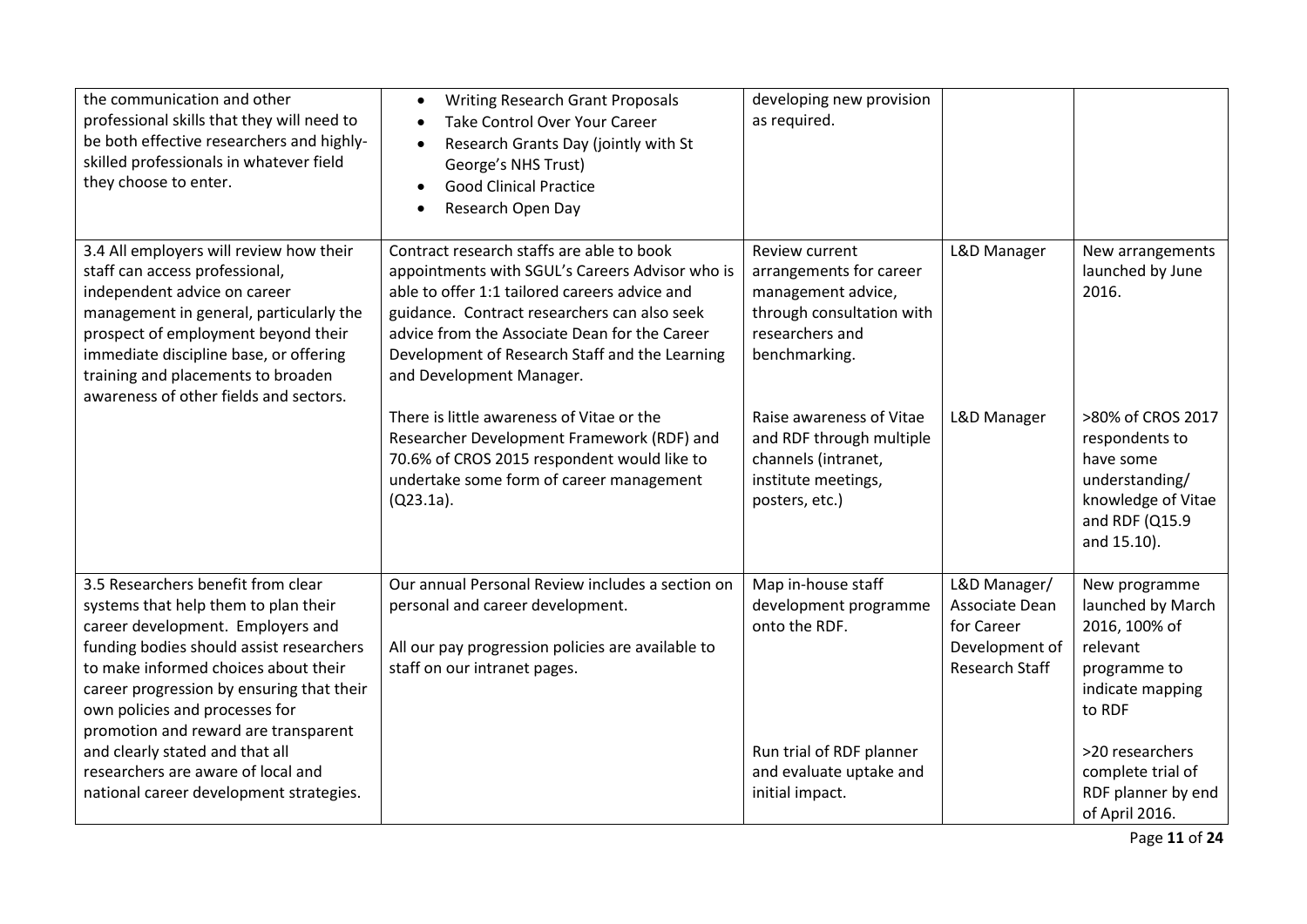| 3.6 Employers should provide a planned       | Institutional inductions were not very useful      |                           |                |                      |
|----------------------------------------------|----------------------------------------------------|---------------------------|----------------|----------------------|
| induction programme for researchers, on      | (42.9%) or not offered (42.9%) according to CROS   |                           |                |                      |
| appointment to a research post, to           | 2015 respondents. Local inductions were seen to    |                           |                |                      |
| ensure early effectiveness through the       | be useful or very useful (both 28.6%).             |                           |                |                      |
| understanding of the organisation and its    |                                                    |                           |                |                      |
| policies and procedures. They should also    | SGUL has increased the number of welcome           | Introduction of new staff | L&D Manager    | >95% of new staff    |
| ensure that research managers provide        | seminar from four to six to enable a timelier      | induction.                |                | receive new          |
| effective research environments for the      | introduction to the organisation. The new starter  |                           |                | induction by March   |
| training and development of researchers      | process is currently being reviewed and this will  |                           |                | 2016.                |
| and encourage them to maintain or start      | create a responsive system to new staff needs      |                           |                |                      |
| their continuous professional                | from an organisational perspective, such as using  |                           |                |                      |
| development.                                 | an automated newsletter that provides an           |                           |                |                      |
|                                              | introduction to the organisation in between        |                           |                |                      |
|                                              | welcome seminars.                                  |                           |                |                      |
|                                              |                                                    |                           |                |                      |
|                                              | The researcher induction ceased in 2014            | Re-establish the          | L&D Manager/   | Pilot session to run |
|                                              | following poor feedback. The content of the        | researcher induction      | Associate Dean | by February 2016.    |
|                                              | induction is being reviewed and will be            | following review of       | for Career     | >80% positive        |
|                                              | relaunched following consultation with             | previous induction.       | Development of | feedback following   |
|                                              | researchers and research managers.                 |                           | Research Staff | induction            |
|                                              |                                                    |                           |                |                      |
|                                              | All new staff should receive a local induction     |                           |                |                      |
|                                              | appropriate to their role and it is the            |                           |                |                      |
|                                              | responsibility of the recruiting manager to ensure |                           |                |                      |
|                                              | that this takes place.                             |                           |                |                      |
|                                              |                                                    |                           |                |                      |
| 3.7 Employers and funders will wish to       | During their Personal Review, members of staff     | Use PR data to inform     | L&D Manager    | New programme        |
| consider articulating the skills that should | have the opportunity to discuss career             | staff and career          |                | launched by March    |
| be developed at each stage of their staff    | development and identify training and              | development programme     |                | 2016.                |
| development frameworks and should            | development needs.                                 | content.                  |                |                      |
| encourage researchers to acquire and         |                                                    |                           |                |                      |
| practise those skills. For example,          | Our Graduate School runs an annual Graduate        | Publicise                 | L&D Manager/   | Review uptake        |
| researchers may be given the                 | School Skills Programme and common                 | <b>Graduate Skills</b>    | Associate Dean | every six months     |
| opportunity to manage part of the            | postgraduate framework modules. The                | Programme and common      | for Career     | from June 2016.      |
| budget for a project, or to act as a         | programme has been mapped onto the                 | postgraduate framework    | Development of |                      |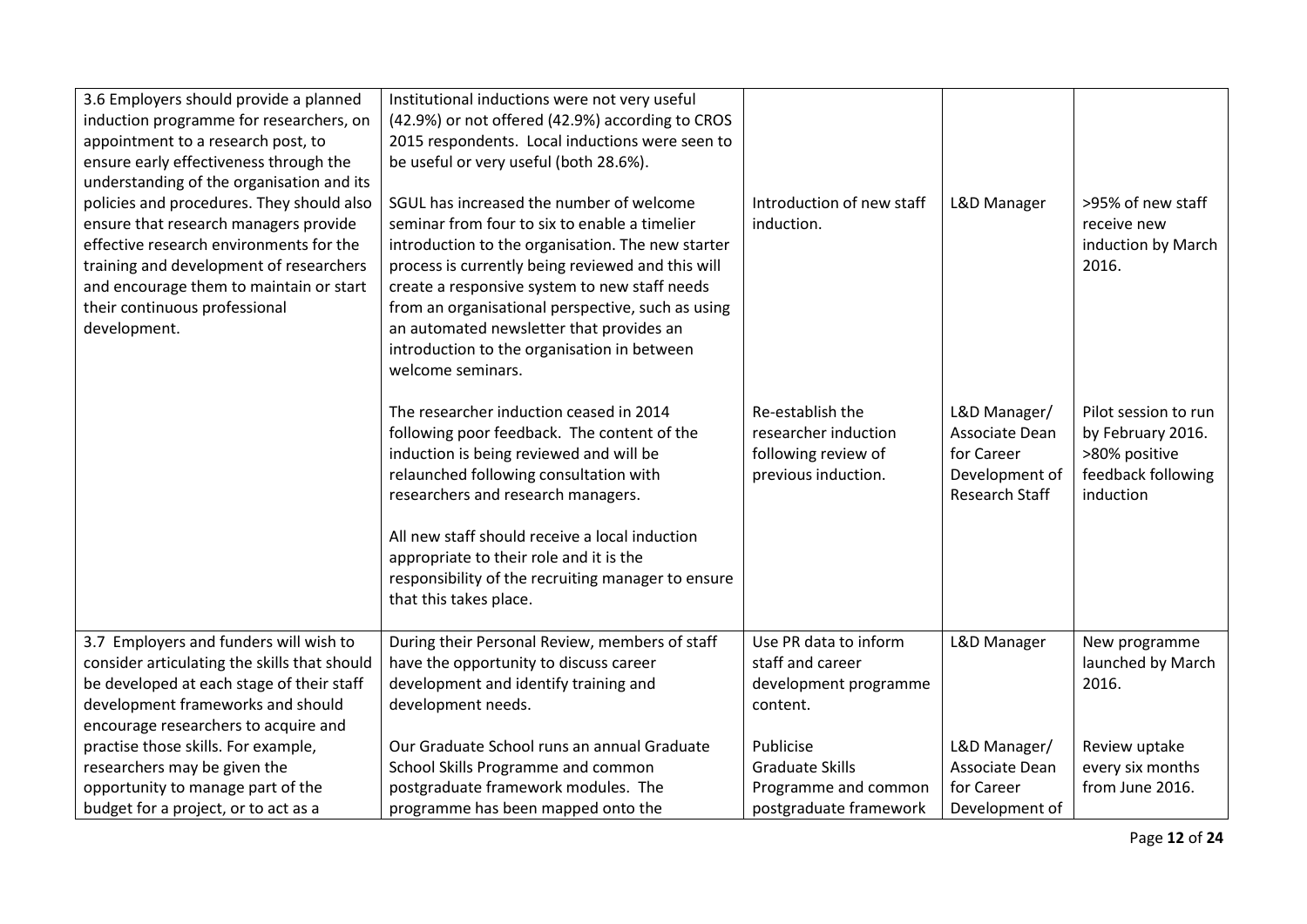| mentor or advisor to other researchers<br>and students.                                                                                                                                                                                                                                                                                                                                                                           | Researcher Development Statement. Many of<br>the sessions are relevant to contract research<br>staff.                                                                                                                                                                                                                                                                                                                        | modules to contract<br>research staff - through<br>intranet pages, new<br>researcher induction and<br>other relevant methods. | <b>Research Staff</b>                                                            |                                                                                                                                                                                        |
|-----------------------------------------------------------------------------------------------------------------------------------------------------------------------------------------------------------------------------------------------------------------------------------------------------------------------------------------------------------------------------------------------------------------------------------|------------------------------------------------------------------------------------------------------------------------------------------------------------------------------------------------------------------------------------------------------------------------------------------------------------------------------------------------------------------------------------------------------------------------------|-------------------------------------------------------------------------------------------------------------------------------|----------------------------------------------------------------------------------|----------------------------------------------------------------------------------------------------------------------------------------------------------------------------------------|
| 3.8 Employers also should provide a<br>specific career development strategy for<br>researchers at all stages of their career,<br>regardless of their contractual situation,<br>which should include the availability of<br>mentors involved in providing support<br>and guidance for the personal and<br>professional development of researchers.<br>All researchers should be familiar with<br>such provisions and arrangements. | Over 50% of CROS 2015 respondents do not keep<br>a formal record of their professional<br>development and do not have a clear career<br>development plan (Q22.2, 22.3 and 22.4). 70.6%<br>would like to undertake some form of career<br>management (Q23.1).<br>Research Staff can speak to our Careers Advisor<br>and the Associate Dean for the Career<br>Development of Research Staff for careers<br>support and advice. | Raise awareness of RDF<br>and associated planner,<br>careers and network<br>events.                                           | L&D Manager/<br>Associate Dean<br>for Career<br>Development of<br>Research Staff | >20 researchers<br>complete trial of<br>RDF planner by end<br>of April 2016.<br>>80% of CROS 2017<br>respondents to<br>have some<br>understanding/<br>knowledge of RDF<br>$(Q15.10)$ . |
|                                                                                                                                                                                                                                                                                                                                                                                                                                   | All research staff also have access to the in-house<br>programme of staff development, including<br>research specific workshops plus our in-house<br>coaching and mentoring programme, although<br>uptake has been low.                                                                                                                                                                                                      | Monitor uptake of<br>coaching and mentoring<br>by contract researchers                                                        | L&D Manager/<br>Institute Leads                                                  | >90% of<br>appropriate<br>requests for<br>coaching or<br>mentoring from<br>researchers are<br>met by June 2016<br>and monitored<br>every six months.                                   |
| 3.9 Research managers should actively<br>encourage researchers to undertake<br><b>Continuing Professional Development</b><br>(CPD) activity, so far as is possible within<br>the project. It should be stressed that<br>developmental activity can often have a<br>direct impact on the success of the<br>project, by distributing work, taking                                                                                   | 77% of CROS 2015 respondents agree that they<br>are treated equally with regards to access to<br>training and development opportunities. 76.4%<br>say that they have opportunities to attend<br>conferences and external meetings.<br>Academic Divisions continue to have local<br>arrangements for funding attendances at                                                                                                   |                                                                                                                               |                                                                                  |                                                                                                                                                                                        |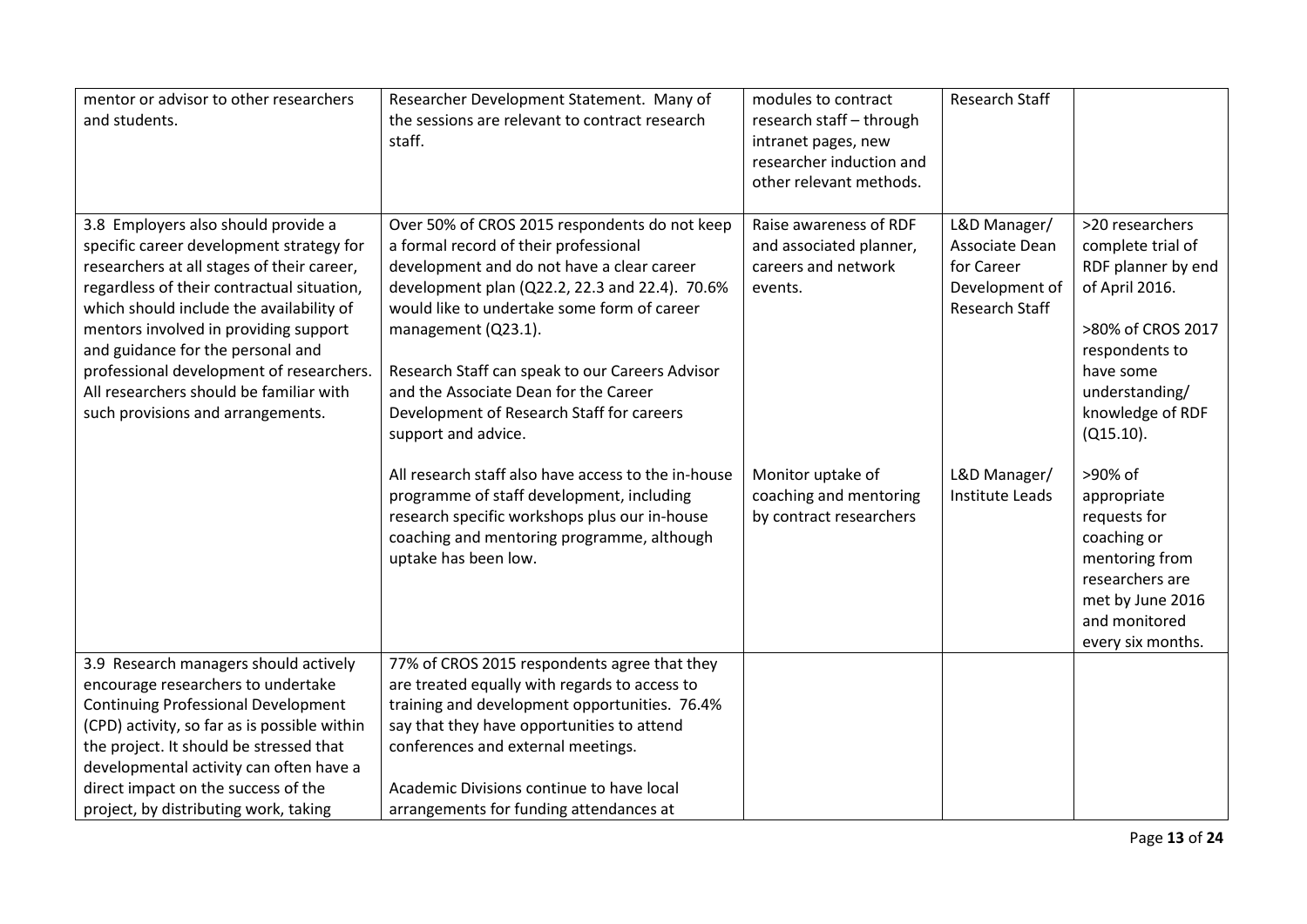| advantage of individual strengths and                                                                                                                                                                                                                                                                                                                           | meetings/conferences.                                                                                                                                                                                                                                                                                                           |                                                                                                                                                                                             |                                                                                  |                                                                                          |
|-----------------------------------------------------------------------------------------------------------------------------------------------------------------------------------------------------------------------------------------------------------------------------------------------------------------------------------------------------------------|---------------------------------------------------------------------------------------------------------------------------------------------------------------------------------------------------------------------------------------------------------------------------------------------------------------------------------|---------------------------------------------------------------------------------------------------------------------------------------------------------------------------------------------|----------------------------------------------------------------------------------|------------------------------------------------------------------------------------------|
| talents, and increasing the skill and<br>effectiveness of researchers in key areas<br>such as writing for publication or<br>communicating with a wider audience.<br>Funding bodies acknowledge that the<br>training of researchers is a significant<br>contribution to research output and they<br>encourage employers and mentors to<br>adopt these practices. | The central staff development budget continues<br>to fund the following workshops bi-annually to<br>support the development of researcher skills in<br>writing for publication and applications for<br>research grants:<br><b>Writing Quality Papers</b><br>$\bullet$<br><b>Writing Research Grant Proposals</b><br>$\bullet$   | Evaluate effectiveness of<br>current provision,<br>including mapping of<br>current provision,<br>benchmarking against<br>other institutions and<br>developing new provision<br>as required. | L&D Manager/<br>Associate Dean<br>for Career<br>Development of<br>Research Staff | New programme<br>launched by March<br>2016.<br>>80% positive<br>feedback.                |
|                                                                                                                                                                                                                                                                                                                                                                 | In general, the SGUL staff development provision<br>and approaches are being reviewed and will<br>include elements such as team learning, personal<br>learning networks and how managers can create<br>a continuous learning environment.                                                                                       | Implementation of new<br>staff development<br>approach                                                                                                                                      | L&D Manager                                                                      | New approach<br>implemented by<br>end of December<br>2016.<br>>80% positive<br>feedback. |
|                                                                                                                                                                                                                                                                                                                                                                 |                                                                                                                                                                                                                                                                                                                                 |                                                                                                                                                                                             |                                                                                  |                                                                                          |
| <b>Principle 4</b><br>career.                                                                                                                                                                                                                                                                                                                                   | The importance of researchers' personal and career development, and lifelong learning, is clearly recognised and promoted at all stages of their                                                                                                                                                                                |                                                                                                                                                                                             |                                                                                  |                                                                                          |
|                                                                                                                                                                                                                                                                                                                                                                 | <b>Current Policy and Practice</b>                                                                                                                                                                                                                                                                                              | <b>Action</b>                                                                                                                                                                               | <b>Responsibility</b>                                                            | <b>Success Measure</b><br>and Timeframe                                                  |
| 4.1 Researchers should be empowered<br>by having a realistic understanding of,<br>and information about, their own career<br>development and career direction<br>options as well as taking personal<br>responsibility for their choices at the<br>appropriate times. Employers should<br>introduce appraisal systems for all                                    | Our annual Personal Review scheme uses an<br>online system that enables us to collate all staff<br>development needs identified which in turn<br>informs the planning of our staff development<br>programme. There is a section of the Personal<br>Review which prompts discussion of personal and<br>career development needs. | Use PR data to inform<br>staff development<br>programme content.                                                                                                                            | L&D Manager                                                                      | New programme<br>launched by March<br>2016.<br>>80% positive<br>feedback.                |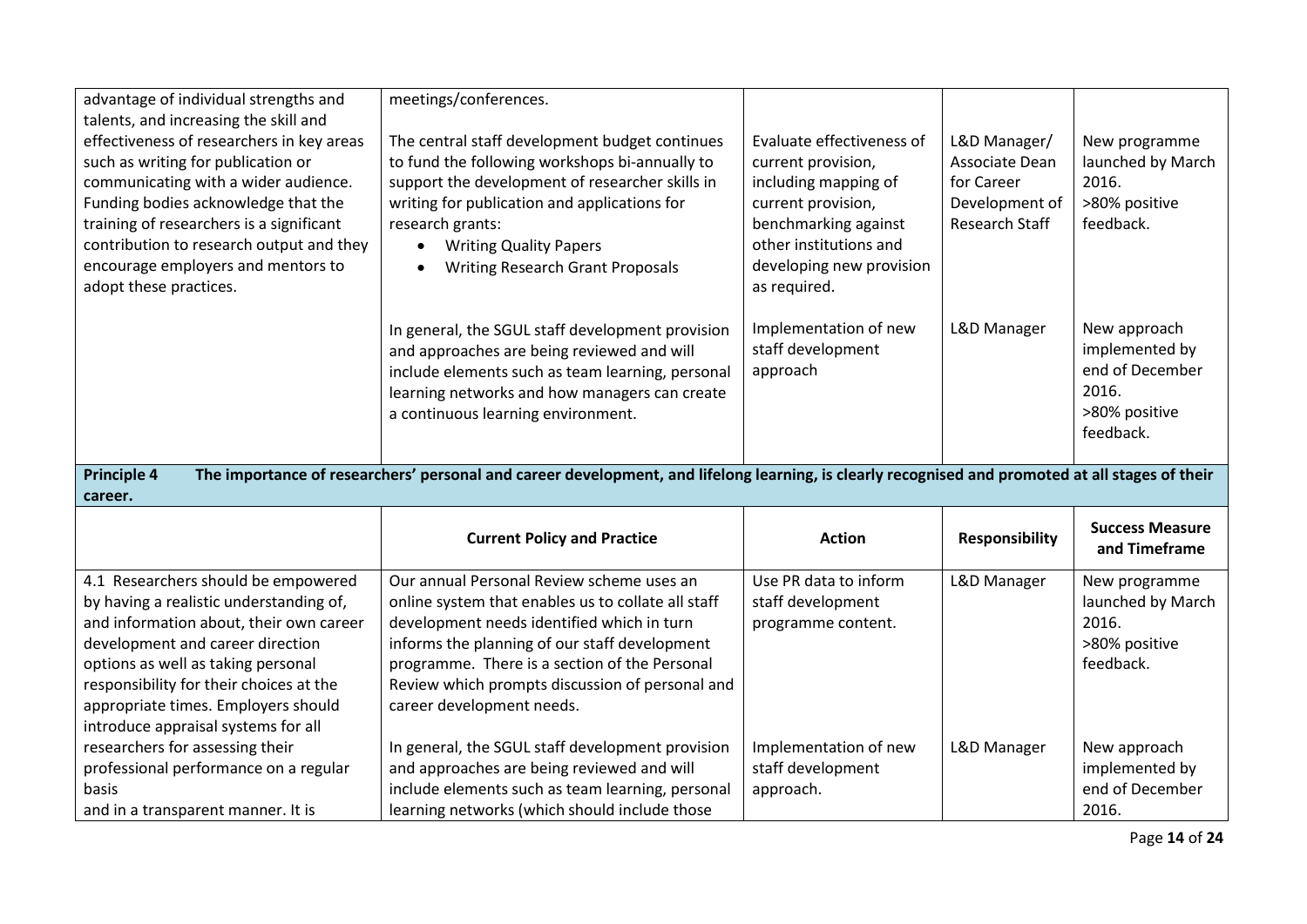| important that researchers have access<br>to honest and transparent advice on<br>their prospects for success in their<br>preferred career.                                                                                                                                                                                                                                            | from across the research fields) and how<br>individuals can take ownership of their learning<br>and career development.                                                                                                                                                                                                                                                                                                                                                                                                                                                                                                                                                     |                                                                                                                                                             |                                                            | >80% positive<br>feedback.                                                                               |
|---------------------------------------------------------------------------------------------------------------------------------------------------------------------------------------------------------------------------------------------------------------------------------------------------------------------------------------------------------------------------------------|-----------------------------------------------------------------------------------------------------------------------------------------------------------------------------------------------------------------------------------------------------------------------------------------------------------------------------------------------------------------------------------------------------------------------------------------------------------------------------------------------------------------------------------------------------------------------------------------------------------------------------------------------------------------------------|-------------------------------------------------------------------------------------------------------------------------------------------------------------|------------------------------------------------------------|----------------------------------------------------------------------------------------------------------|
| 4.2 Employers will wish to ensure that<br>developmental activities open to<br>researchers include preparation for<br>academic practice. Employers should<br>take measures to ensure broad<br>recognition of CPD schemes from other<br>employing organisations as far as<br>possible, so that researchers are not<br>unduly disadvantaged when moving from<br>one employer to another. | Our Institute of Medical and Biomedical<br>Education (IMBE) offers a programme of staff<br>development for members of staff involved in<br>teaching and learning. This includes the<br>opportunity to register for the Postgraduate<br>Certificate in Healthcare and Biomedical<br>Education.                                                                                                                                                                                                                                                                                                                                                                               | Ensure that research staff<br>are aware of<br>development workshops<br>run by IMBE.                                                                         | L&D Manager/<br>Senior Lecturer<br>in Staff<br>Development | 100% of relevant<br>events for 15/16<br>are shared with<br>research staff by<br>end of November<br>2015. |
| 4.3 Employers will ensure that where<br>researchers are provided with teaching<br>and demonstrating opportunities as part<br>of their career development, suitable<br>training and support is provided.                                                                                                                                                                               | The workshops offered by IMBE include:<br>Teaching Skills Course, problem-based learning<br>(PBL) case-based learning (CBL) tutor training,<br>Presentation Skills, Assessment workshop.<br>All members of staff and students are invited to<br>attend our annual Education Day which<br>showcases a range of our teaching and learning<br>successes and new developments and provides<br>opportunities for professional development and<br>networking. The programme for the day includes<br>external and internal speakers and a poster<br>display. There is an open call to all staff and<br>students to submit poster and presentation<br>abstracts prior to the event. | Ensure that research staff<br>involved in teaching and<br>learning are aware of<br>development workshops<br>run by IMBE, including<br><b>Education Day.</b> | L&D Manager/<br>Senior Lecturer<br>in Staff<br>Development | 100% of relevant<br>events for 15/16<br>are shared with<br>research staff by<br>end of November<br>2015. |
|                                                                                                                                                                                                                                                                                                                                                                                       | SGUL has recently launched its SHINE (St<br>George's Health in Education), its professional<br>development provision for SGUL staff involved in                                                                                                                                                                                                                                                                                                                                                                                                                                                                                                                             | Encourage researchers to<br>seek HEA accreditation<br>through SHINE.                                                                                        | L&D Manager/<br>Senior Lecturer<br>in Staff                | >90% of<br>appropriate<br>requests to take                                                               |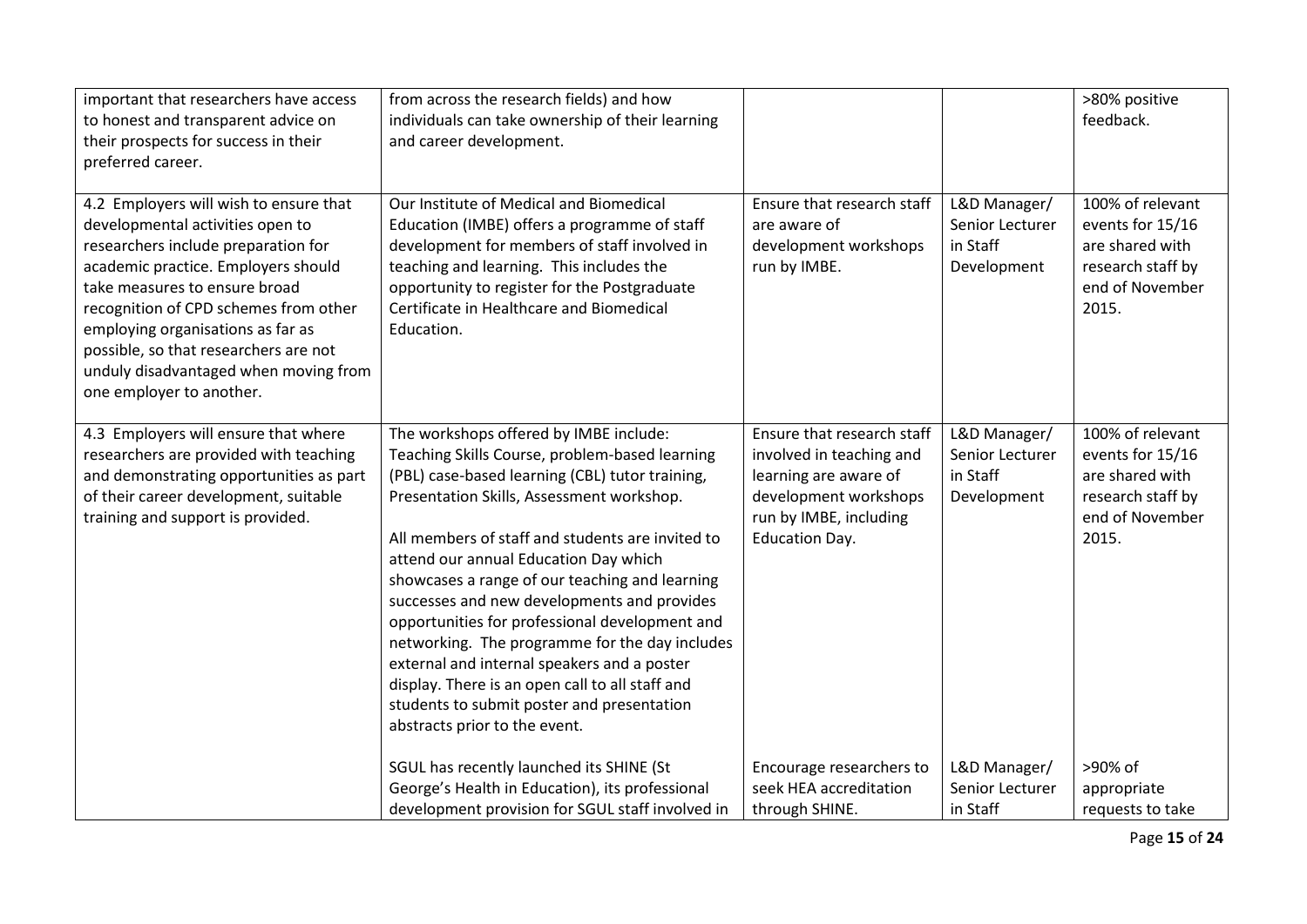|                                                                                                                                                                                                                         | teaching and learning activities. It is accredited by<br>the Higher Education Academy (HEA) so staff can<br>gain recognition at one of three levels of<br>Fellowship of the HEA (Associate Fellow, Fellow<br>and Senior Fellow).                                                                                                                        |                                                                                                      | Development                                                                                       | part in SHINE by<br>research staff are<br>met.                                                                                                                                             |
|-------------------------------------------------------------------------------------------------------------------------------------------------------------------------------------------------------------------------|---------------------------------------------------------------------------------------------------------------------------------------------------------------------------------------------------------------------------------------------------------------------------------------------------------------------------------------------------------|------------------------------------------------------------------------------------------------------|---------------------------------------------------------------------------------------------------|--------------------------------------------------------------------------------------------------------------------------------------------------------------------------------------------|
| 4.4 Employers and researchers can often<br>benefit if researchers have an input into<br>policy and practice through appropriate<br>representation at staff meetings and on<br>organisation or management<br>committees. | 53% of CROS 2015 respondents feel that they<br>have opportunities to participate in decision-<br>making processes, which is an increase of 8%<br>since CROS 2013. However, the Contract<br>Research Staff Representative Group did not gain<br>traction and so the methods for providing<br>contract research staff with a voice are being<br>reviewed. | Create a vibrant<br>researcher development<br>group, led by researchers<br>themselves.               | L&D Manager/<br>Associate Dean<br>for Career<br>Development of<br><b>Research Staff</b>           | >12 researchers in<br>the group,<br>minimum 4<br>meetings per year.<br>Programme of<br>events published<br>each term, directly<br>related to the<br>priorities identified<br>by the group. |
|                                                                                                                                                                                                                         | Research staff have specific representation on<br>the Staff Forum, the Research Strategy<br>Committee and Academic Forum.                                                                                                                                                                                                                               | Review of representation<br>channels for contract<br>research staff to<br>determine<br>improvements. | Associate Dean<br>for Career<br>Development of<br>Research<br>Staff/Institute<br><b>Directors</b> | By end of February<br>2016                                                                                                                                                                 |
| 4.5 Mentoring arrangements should be<br>supported by employers as a key<br>mechanism for career development and<br>enhancement.                                                                                         | Our coaching and mentoring schemes are<br>available to all members of staff. However,<br>uptake of formal mentoring from across SGUL<br>remains low.                                                                                                                                                                                                    | Monitor uptake of<br>coaching and mentoring<br>by contract researchers.                              | L&D Manager                                                                                       | Quarterly from end<br>of January 2016<br>Increase uptake of<br>coaching/<br>mentoring by 50%<br>by November 2015.                                                                          |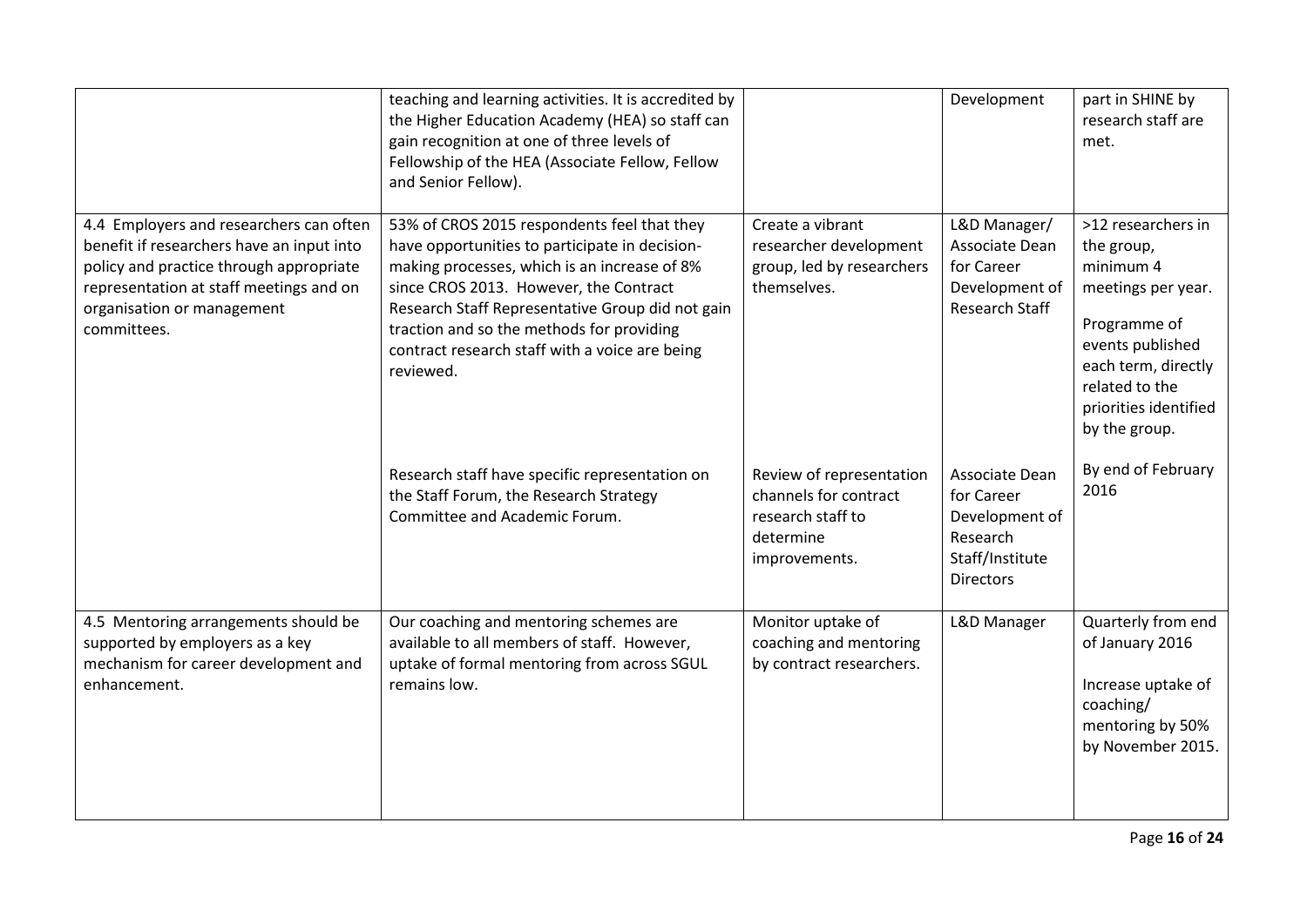| <b>Principle 5</b><br>Individual researchers share the responsibility for and need to pro-actively engage in their own personal and career development, and lifelong<br>learning.                                                                                                                         |                                                                                                                                                                                                                                                                                                                                                                                                                                                                                                                                                                                                                                                                                                        |                                                                                                                                                                                                                                                            |                       |                                                                      |
|-----------------------------------------------------------------------------------------------------------------------------------------------------------------------------------------------------------------------------------------------------------------------------------------------------------|--------------------------------------------------------------------------------------------------------------------------------------------------------------------------------------------------------------------------------------------------------------------------------------------------------------------------------------------------------------------------------------------------------------------------------------------------------------------------------------------------------------------------------------------------------------------------------------------------------------------------------------------------------------------------------------------------------|------------------------------------------------------------------------------------------------------------------------------------------------------------------------------------------------------------------------------------------------------------|-----------------------|----------------------------------------------------------------------|
|                                                                                                                                                                                                                                                                                                           | <b>Current Policy and Practice</b>                                                                                                                                                                                                                                                                                                                                                                                                                                                                                                                                                                                                                                                                     | <b>Action</b>                                                                                                                                                                                                                                              | <b>Responsibility</b> | <b>Success Measure</b><br>and Timeframe                              |
| 5.1 Researchers are employed to<br>advance knowledge and should exercise<br>and develop increased capacity for<br>independent, honest and critical thought<br>throughout their careers.                                                                                                                   | The majority of CROS 2015 respondents said that<br>they have had the opportunity at SGUL, or would<br>like to:<br>Collaborate with colleagues outside the<br>$\bullet$<br>UK<br>Collaborate in research with external<br>$\bullet$<br>organisations<br>Mentor and support other researchers<br>Supervise undergraduate or postgraduate<br>research projects<br>Work as part of a cross-disciplinary team<br>Plan and manage a project.<br>There are a number of activities that continue<br>within the institutes such as seminar series,<br>journal clubs, inaugural lectures and<br>presentations, which provide opportunities for<br>dialogue and learning about other projects and<br>disciplines. | No further action<br>required.                                                                                                                                                                                                                             |                       |                                                                      |
| 5.2 Researchers should develop their<br>ability to transfer and exploit knowledge<br>where appropriate and facilitate its use<br>in policy making and the<br>commercialisation of research for the<br>benefit of their employing organisation,<br>as well as the wider society and economy<br>as a whole. | The Enterprise team has given numerous<br>presentations about knowledge transfer and the<br>commercialisation of Intellectual Property (IP). In<br>addition, the team has a dedicated section which<br>works closely with the research institutes and has<br>regular meetings with the researchers and<br>Research Managers to advise on these matters.<br>In addition, the Enterprise team runs (usually<br>twice per year) the Impact and Innovation                                                                                                                                                                                                                                                 | Develop a means of<br>monitoring draft grant<br>applications from the<br>Institutes to achieve a<br>greater ratio of awards to<br>applications and ensuring<br>that project outputs are<br>properly represented in<br>terms of their commercial<br>values. | Head of<br>Enterprise | System in place to<br>monitor draft<br>applications by<br>June 2017. |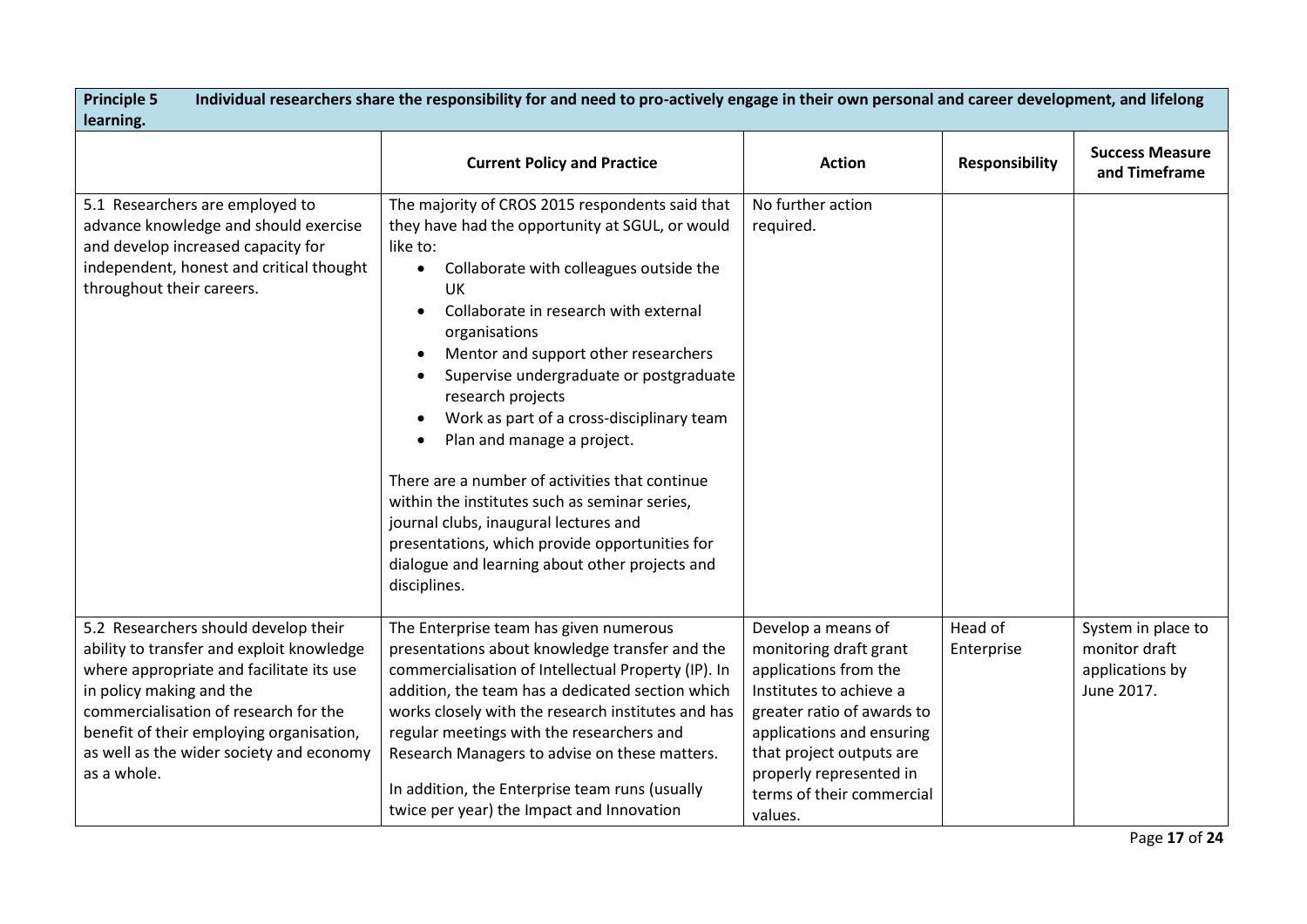|                                                                                                                                                                                                 | Awards which are assessed on researchers'<br>abilities to exchange knowledge externally or to<br>develop Intellectual property for<br>commercialisation. Once the awards are made,<br>considerable time is spent overseeing the funded<br>projects funded to ensure that the project<br>outputs are met and to give guidance and advice<br>on the commercialisation prospects. The team<br>has also worked with research inventors who<br>have gone on to found new spin-out companies<br>and others whose patented Intellectual Property<br>has been commercialised, either through<br>licensing or IP assignments (where appropriate). |                                                                                                 |                                   |                                                                                                                                                       |
|-------------------------------------------------------------------------------------------------------------------------------------------------------------------------------------------------|------------------------------------------------------------------------------------------------------------------------------------------------------------------------------------------------------------------------------------------------------------------------------------------------------------------------------------------------------------------------------------------------------------------------------------------------------------------------------------------------------------------------------------------------------------------------------------------------------------------------------------------|-------------------------------------------------------------------------------------------------|-----------------------------------|-------------------------------------------------------------------------------------------------------------------------------------------------------|
| 5.3 Researchers should recognise their<br>responsibility to conduct and<br>disseminate research results in an honest<br>and ethical manner and to contribute to<br>the wider body of knowledge. | The standards expected of researchers are<br>addressed as part of local induction and<br>orientation. Through day to day supervision,<br>research leaders ensure these standards are<br>maintained.<br>Our policy on Research Misconduct is available<br>on the intranet and all researchers involved in<br>clinical research must attend Good Clinical<br>Practice training and refresher training as<br>appropriate. Those working with human tissue<br>must complete and online e-learning module and<br>attend an annual update.                                                                                                     | Ensure attendance of<br>relevant researchers for<br><b>Good Clinical Practice</b><br>workshops. | Head of<br>Research<br>Governance | >95% of<br>researchers have<br>attended attend<br>relevant<br>governance<br>training by June<br>2017, reviewed<br>every quarter from<br>January 2016. |
|                                                                                                                                                                                                 | A research ethics committee started to meet in<br>November 2015.                                                                                                                                                                                                                                                                                                                                                                                                                                                                                                                                                                         | Develop and deliver<br>research ethics workshop                                                 | Head of<br>Graduate School        | Workshop is<br>delivered with<br>>80% positive<br>feedback by end of<br>March 2016.                                                                   |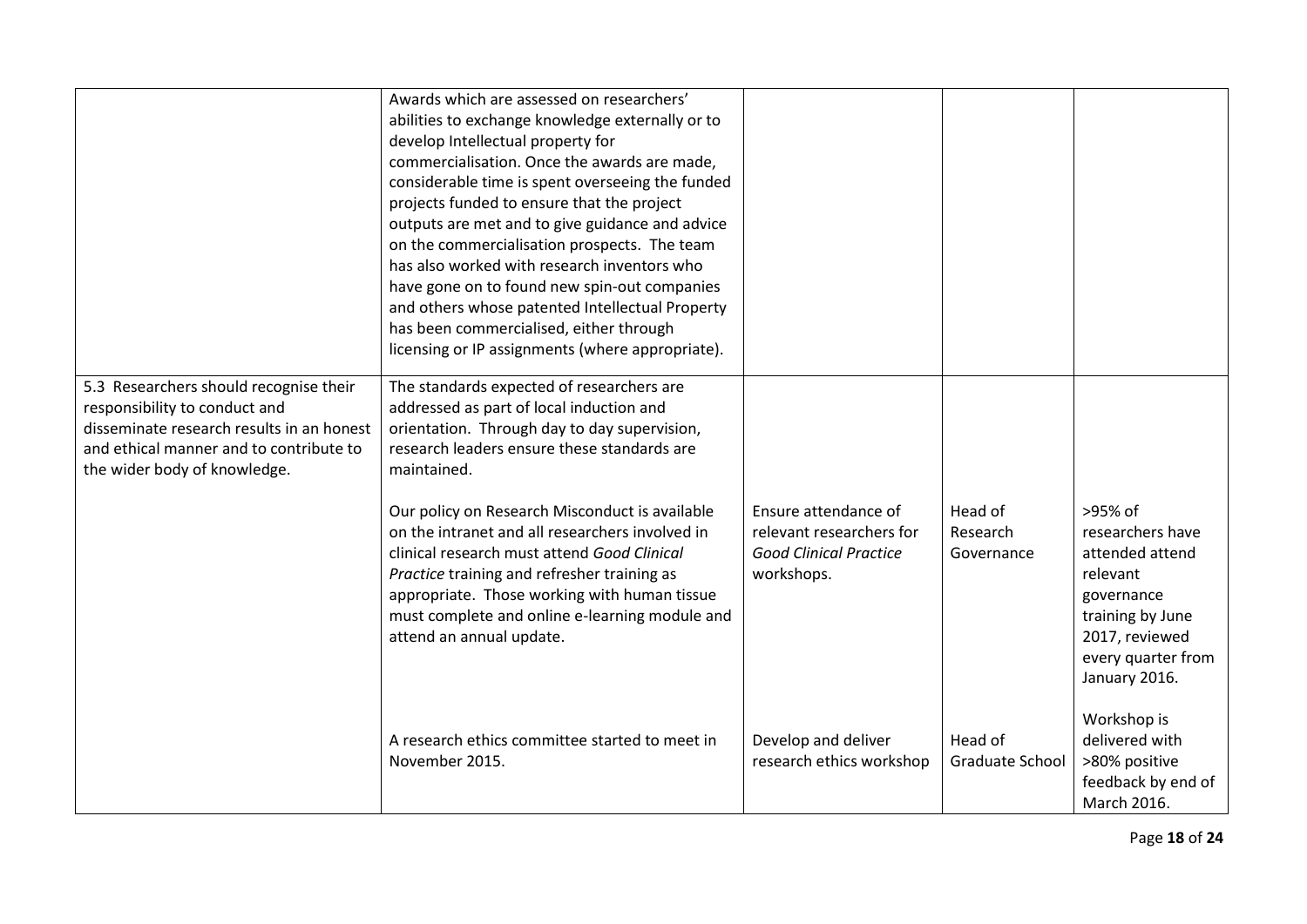| 5.4 Researchers should also be aware<br>that the skills and achievements required<br>to move on from a research position may<br>not be the same as the skills and<br>achievements which they displayed to<br>reach that position.                                                                                                                                                                                                                                                                                                                                                                                                                                                                                 | We provide a number of career development<br>events, and access to a careers advisor outlined<br>above. All this information is regularly emailed to<br>research staff and appears on the portal pages<br>and in George's Weekly. The Associate Dean for<br>the Career Development of Research Staff also<br>issues a termly blog which is emailed to every<br>contract researcher. | No further action<br>identified.                                                                                                                                          |                                                                                  |                                                                                                 |
|-------------------------------------------------------------------------------------------------------------------------------------------------------------------------------------------------------------------------------------------------------------------------------------------------------------------------------------------------------------------------------------------------------------------------------------------------------------------------------------------------------------------------------------------------------------------------------------------------------------------------------------------------------------------------------------------------------------------|-------------------------------------------------------------------------------------------------------------------------------------------------------------------------------------------------------------------------------------------------------------------------------------------------------------------------------------------------------------------------------------|---------------------------------------------------------------------------------------------------------------------------------------------------------------------------|----------------------------------------------------------------------------------|-------------------------------------------------------------------------------------------------|
| 5.5 Researchers should recognise that<br>the primary responsibility for managing<br>and pursuing their career is theirs.<br>Accordingly, they should identify training<br>needs and actively seek out<br>opportunities for learning and<br>development in order to further that<br>career and take personal responsibility<br>for their choices. Research managers and<br>employers also have a responsibility to<br>provide honest advice and appropriate<br>structures, and to equip researchers with<br>the tools to manage their own careers.<br>Research managers should encourage<br>research staff under their supervision to<br>attend appropriate training and career<br>development courses and events. | 71% of CROS 2015 respondents say that they are<br>encouraged to engage in personal and career<br>development. 82% of CROS 2015 respondents<br>agreed that they took ownership of their career<br>development.<br>Our annual Personal Review process is the formal<br>mechanism for identifying and discussing training<br>and development needs.                                    | Run trial of RDF planner<br>and evaluate uptake and<br>initial impact.                                                                                                    | L&D Manager/<br>Associate Dean<br>for Career<br>Development of<br>Research Staff | >20 researchers<br>complete trial of<br>RDF planner by end<br>of April 2016.                    |
| 5.6 Researchers should ensure that their<br>career development requirements and<br>activities are regularly discussed,<br>monitored and evaluated throughout the<br>year in discussion with their research<br>manager and mentor, and that they<br>commit themselves fully to all such<br>activities. Researchers are encouraged                                                                                                                                                                                                                                                                                                                                                                                  | 72%* of CROS respondents reported that they<br>had taken part in our Personal Review process,<br>which should include a discussion on personal<br>and career development and the creation of a<br>Personal Development Plan.<br>* figure taken mid-way through our Personal<br>Review cycle<br>More researchers find the personal review                                            | Work with researchers<br>and research leaders to<br>integrate the Researcher<br>Development Framework<br>into the Personal Review<br>process for contract<br>researchers. | L&D Manager/<br>Associate Dean<br>for Career<br>Development of<br>Research Staff | Framework agreed<br>by December 2015<br>and integrated into<br>2016 personal<br>review process. |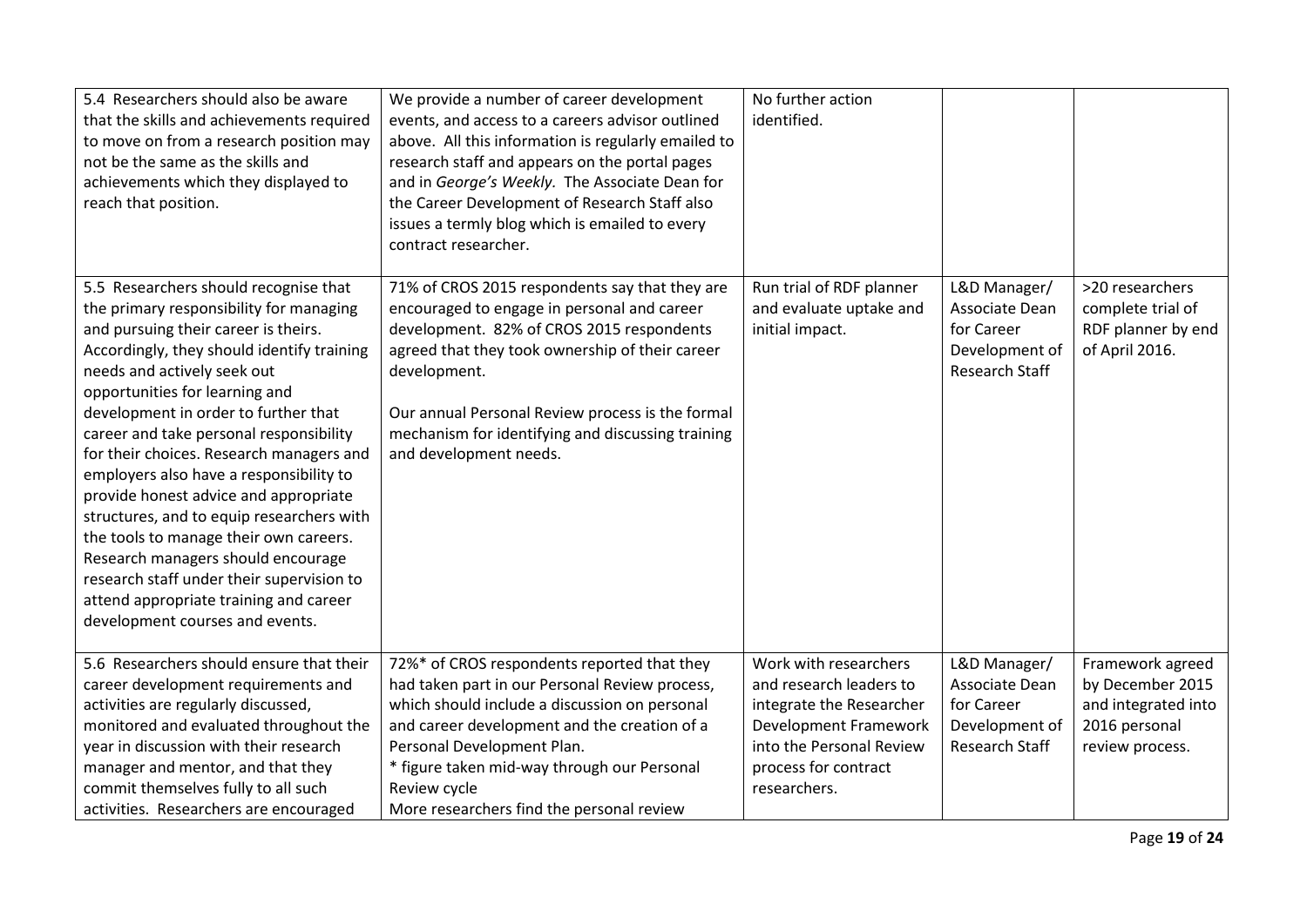| to record their Personal Development<br>Planning (PDP) and CPD activities, a log<br>of which may be presented to current<br>and future employers as appropriate.                                                                                                                                                                                                                                                                                 | process useful (62% compared to 34% in 2013)<br>and 69% found it helpful in focusing on their<br>career aspirations (compared to 32% in 2013).<br>Our staff self-service system (Yourself) logs all<br>attendances at internal events run by the Staff<br>Development Office. This enables researchers to                                                                                                                           |                                           |                                                 |                                             |
|--------------------------------------------------------------------------------------------------------------------------------------------------------------------------------------------------------------------------------------------------------------------------------------------------------------------------------------------------------------------------------------------------------------------------------------------------|-------------------------------------------------------------------------------------------------------------------------------------------------------------------------------------------------------------------------------------------------------------------------------------------------------------------------------------------------------------------------------------------------------------------------------------|-------------------------------------------|-------------------------------------------------|---------------------------------------------|
| <b>Principle 6</b>                                                                                                                                                                                                                                                                                                                                                                                                                               | keep an up to date log of development activities<br>they have attended.<br>Diversity and equality must be promoted in all aspects of the recruitment and career management of researchers.                                                                                                                                                                                                                                          |                                           |                                                 |                                             |
|                                                                                                                                                                                                                                                                                                                                                                                                                                                  |                                                                                                                                                                                                                                                                                                                                                                                                                                     |                                           |                                                 |                                             |
|                                                                                                                                                                                                                                                                                                                                                                                                                                                  | <b>Current Policy and Practice</b>                                                                                                                                                                                                                                                                                                                                                                                                  | <b>Action</b>                             | <b>Responsibility</b>                           | <b>Success Measure</b><br>and Timeframe     |
| 6.1 The UK legislative framework<br>outlaws discrimination on the basis of<br>age, disability, sex, sexual orientation,<br>race or religion. It also requires public<br>bodies to take positive steps to promote<br>equality, based on evidence and<br>priorities, and to develop specific<br>schemes and action plans related to<br>gender, race and disability to address<br>specific issues of underrepresentation or<br>lack of progression. | SGUL has developed a Single Equality Scheme<br>and Action Plan which covers both staff and<br>students and is monitored through the Equality<br>and Diversity Committee, which includes<br>representatives from all research institutes.<br>88% of respondents to CROS 2015 felt that SGUL<br>is committed to Equality and Diversity. And the<br>majority felt that they are treated fairly in<br>relation to employment practices. | <b>Updating Single Equality</b><br>Scheme | Chair of Equality<br>and Diversity<br>Committee | New scheme<br>launched by<br>February 2016. |
| 6.2 As is the case for society as a whole,<br>UK research will benefit from increasing<br>equality and diversity in the recruitment<br>and retention of researchers. The<br>Concordat encourages the recruitment<br>and retention of researchers from the<br>widest pool of available talent, including<br>those from diverse backgrounds.                                                                                                       | We are rolling out unconscious bias training for<br>managers to support an equal and diverse<br>working environment.                                                                                                                                                                                                                                                                                                                | See 1.2, 1.3 and 1.4                      | See 1.2, 1.3 and<br>1.4                         | See 1.2, 1.3 and 1.4                        |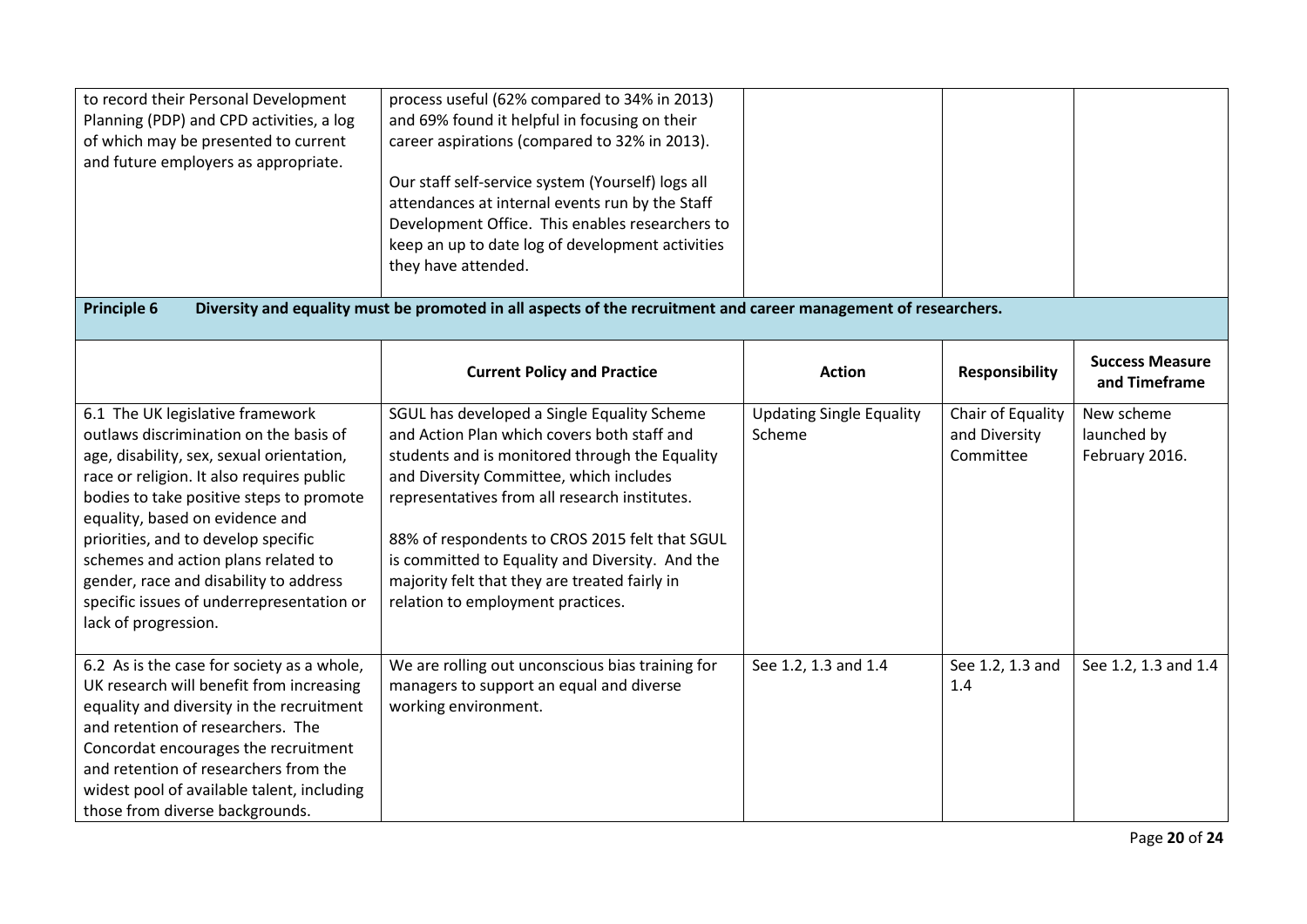| 6.3 It should be emphasised that the<br>demanding nature of research careers<br>has a disproportionate effect on certain<br>groups. We strongly recommend that all<br>members of the UK research community<br>actively address the disincentives and<br>indirect obstacles to retention and<br>progression in research careers which<br>may disproportionately impact on some<br>groups more than others.                                                                                                                                                                                                                                                                                                                                                                                                                                                                                                                                  | An Equal Pay Audit is conducted every three<br>years.<br>SGUL is a bronze Athena SWAN organisation and<br>is currently 47 out of 398 on the Stonewall<br>Workplace Equality Index.                                                                                                                                                                                                                                                                       | Equal pay audit.                 | <b>Deputy Director</b><br>of HR/Reward<br>and Recognition<br>Adviser | September 2016 |
|--------------------------------------------------------------------------------------------------------------------------------------------------------------------------------------------------------------------------------------------------------------------------------------------------------------------------------------------------------------------------------------------------------------------------------------------------------------------------------------------------------------------------------------------------------------------------------------------------------------------------------------------------------------------------------------------------------------------------------------------------------------------------------------------------------------------------------------------------------------------------------------------------------------------------------------------|----------------------------------------------------------------------------------------------------------------------------------------------------------------------------------------------------------------------------------------------------------------------------------------------------------------------------------------------------------------------------------------------------------------------------------------------------------|----------------------------------|----------------------------------------------------------------------|----------------|
| 6.4 Employers should ensure that the<br>working conditions for researchers<br>provide the flexibility necessary for<br>successful research performance in line<br>with legal requirements. Employers<br>should recognise that for parents and<br>others who have taken career breaks,<br>including parental leave, have worked<br>part-time, or have taken atypical routes<br>into research, the "early career" period<br>may be prolonged, and this may be a<br>time where the risk of attrition from the<br>research path is most acute. Working<br>conditions should allow both female and<br>male researchers to combine family and<br>work, children and career.<br>It is important for employers to respond<br>flexibly to requests for changed work<br>patterns and to resist instant refusals on<br>the assumption that, because research<br>has always been carried out in a<br>particular way, it cannot be done<br>differently. | Our flexible working policy extends beyond the<br>legal requirements and gives all staff the right to<br>request flexible working.<br>Requests for flexible working are made to the<br>immediate line manager and local agreements<br>made. HR Managers work closely with each<br>academic division to ensure fair application of the<br>policy.<br>The majority of respondents to the CROS 2015<br>say they are satisfied with their work-life balance. | No further action<br>identified. |                                                                      |                |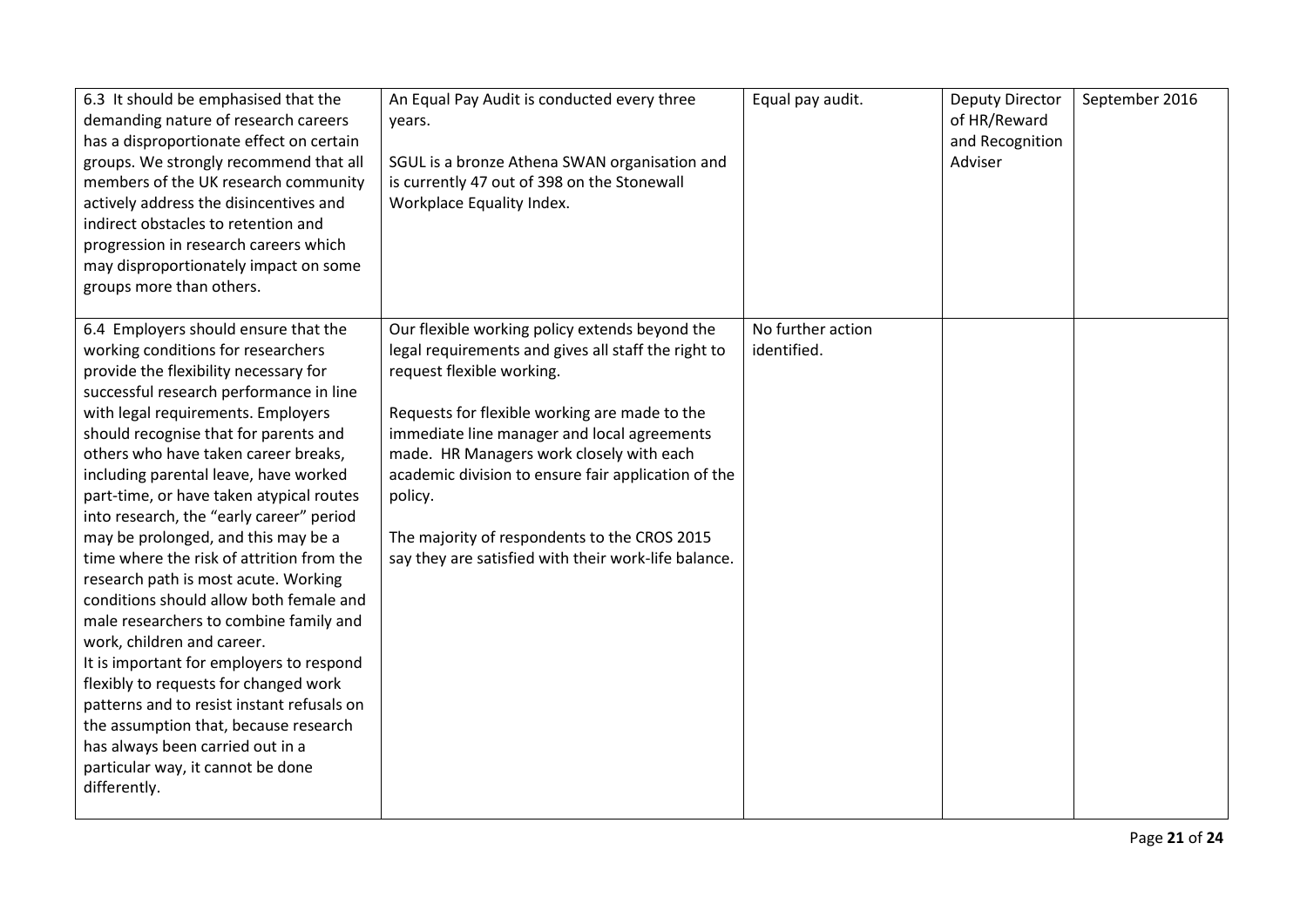| 6.5 Funders should continue to ensure<br>that their funding mechanisms and<br>policies are adapted to changing diversity<br>and equality legislation and guidance, for<br>example in their provision of additional<br>funding and duration of grant to cover<br>paternity and adoptive leave as well as<br>maternity leave.                                                                                                                                                                                                                                                                                                                                                                                                                                                                | This issue is continuously monitored to ensure<br>that all staff are able to benefit from SGUL's<br>enhanced maternity and paternity leave and pay<br>provisions. We ensure that as an Institution we<br>cover the cost of maternity/paternity and<br>adoption leave.                                                                | No further action<br>identified. |  |
|--------------------------------------------------------------------------------------------------------------------------------------------------------------------------------------------------------------------------------------------------------------------------------------------------------------------------------------------------------------------------------------------------------------------------------------------------------------------------------------------------------------------------------------------------------------------------------------------------------------------------------------------------------------------------------------------------------------------------------------------------------------------------------------------|--------------------------------------------------------------------------------------------------------------------------------------------------------------------------------------------------------------------------------------------------------------------------------------------------------------------------------------|----------------------------------|--|
| 6.6 Employers should aim for a<br>representative balance of gender,<br>disability, ethnicity and age at all levels of<br>staff, including at supervisory and<br>managerial level. This should be achieved<br>on the basis of a transparent equal<br>opportunity policy at recruitment and at<br>all subsequent career stages. Diversity<br>should be reflected on selection and<br>evaluation committees. What is<br>'representative' will vary according to the<br>nature of the institution and the<br>academic research subject, but<br>institutions should aim to ensure that the<br>percentage of applicants, and ultimately<br>appointments, from a particular group to<br>any given level should reflect the<br>percentage in the available pool at the<br>level immediately below. | Through our Single Equality Scheme Action Plan<br>we continue to be committed to promoting<br>equality and diversity in recruitment and<br>embedding equality and diversity in practice.<br>We continue to regularly review our Recruitment<br>and Selection Policy and Procedure, ensuring our<br>practice is fair and transparent. | See 6.1 and 6.3                  |  |
| 6.7 Account should also be taken of the<br>personal circumstances of groups of<br>researchers. Examples would include<br>researchers who have responsibility for<br>young children or adult dependants,<br>researchers for whom English is not a                                                                                                                                                                                                                                                                                                                                                                                                                                                                                                                                           | We have developed a number of family friendly<br>policies, which are made available to staff and<br>managers via the intranet. The take up of these<br>provisions e.g. flexible working is monitored in<br>staff surveys.                                                                                                            | No further action<br>identified  |  |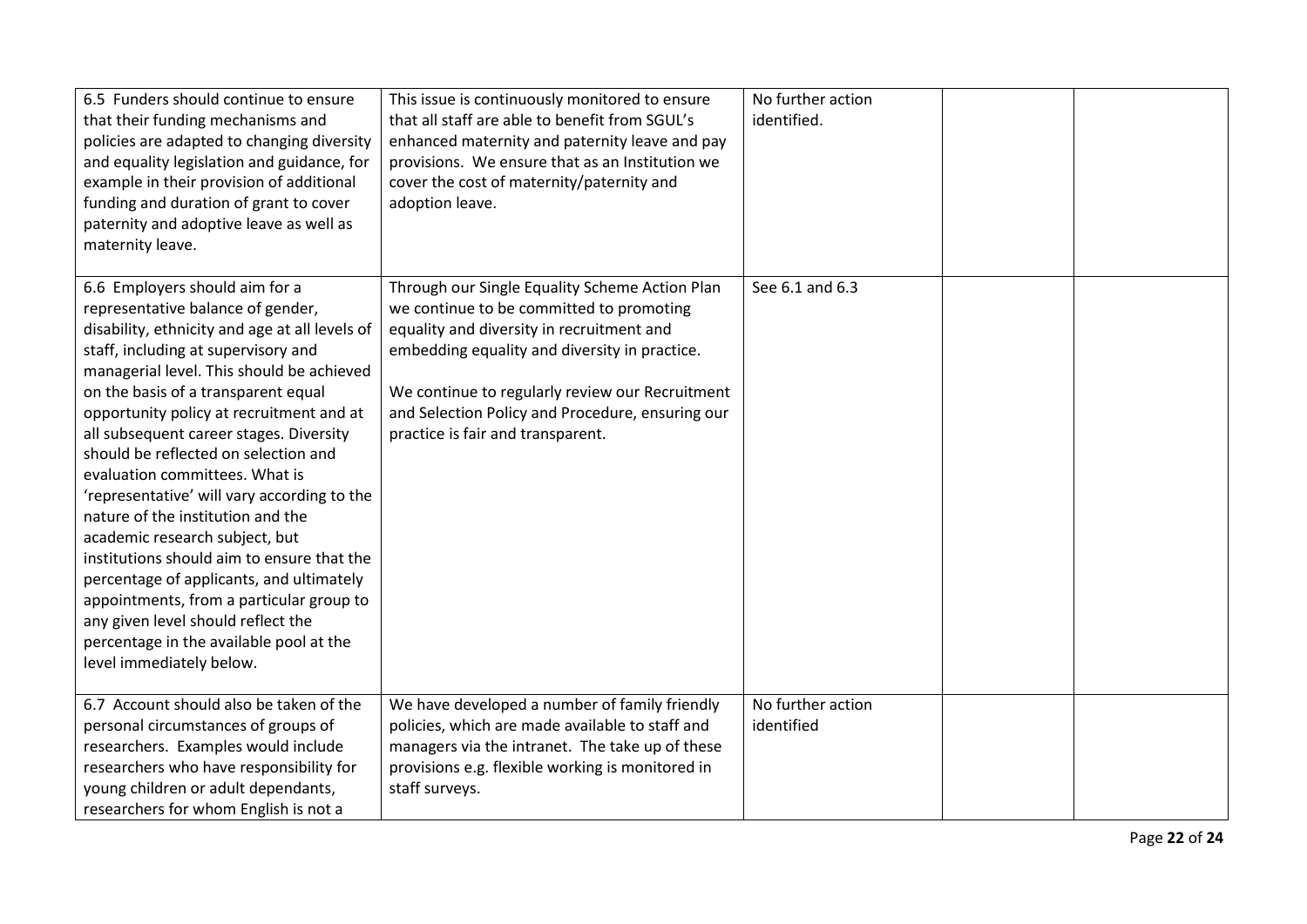| first language, older or younger<br>researchers, or researchers with<br>disabilities and long-term health issues.<br>Employers and funders should change<br>policies or practices that directly or<br>indirectly disadvantage such groups.         | Our "Access to Work" policy provides financial<br>support for reasonable adjustment for disabled<br>staff. We have a disability working group made<br>up of disabled staff and students which advises<br>on institutional policy and practice and formally<br>reports in to the Equality and Diversity<br>Committee.                                                                                                                                                 |                                           |                                            |                                           |
|----------------------------------------------------------------------------------------------------------------------------------------------------------------------------------------------------------------------------------------------------|----------------------------------------------------------------------------------------------------------------------------------------------------------------------------------------------------------------------------------------------------------------------------------------------------------------------------------------------------------------------------------------------------------------------------------------------------------------------|-------------------------------------------|--------------------------------------------|-------------------------------------------|
| 6.8 All managers of research should<br>ensure that measures exist at every<br>institution through which discrimination,<br>bullying or harassment can be reported<br>and addressed without adversely<br>affecting the careers of innocent parties. | There is a Dignity at Work and Study Policy and<br>associated complaints procedure for staff to raise<br>any issues of bullying and harassment, which is<br>available on our intranet and external website.<br>SGUL continues to use a dignity advisor scheme<br>which is promoted on the intranet, at the<br>welcome seminar and through induction.<br>We have a staff counselling service which is a<br>confidential service available to all members of<br>staff. | No further action<br>required.            |                                            |                                           |
| 6.9 Employers should also consider<br>participation in schemes such as the<br>Athena SWAN Charter, the Juno Project<br>and other initiatives aimed at promoting<br>diversity in research careers.                                                  | In 2015, SGUL was 47 out of 398 employers in the<br>Stonewall Workplace Equality Index.<br>We will be submitting our application for the<br>Athena SWAN silver award in November 2015.                                                                                                                                                                                                                                                                               | Submit Athena SWAN<br>silver application. | Athena SWAN<br>Self-<br>Assessment<br>Team | Silver status<br>awarded by June<br>2016. |